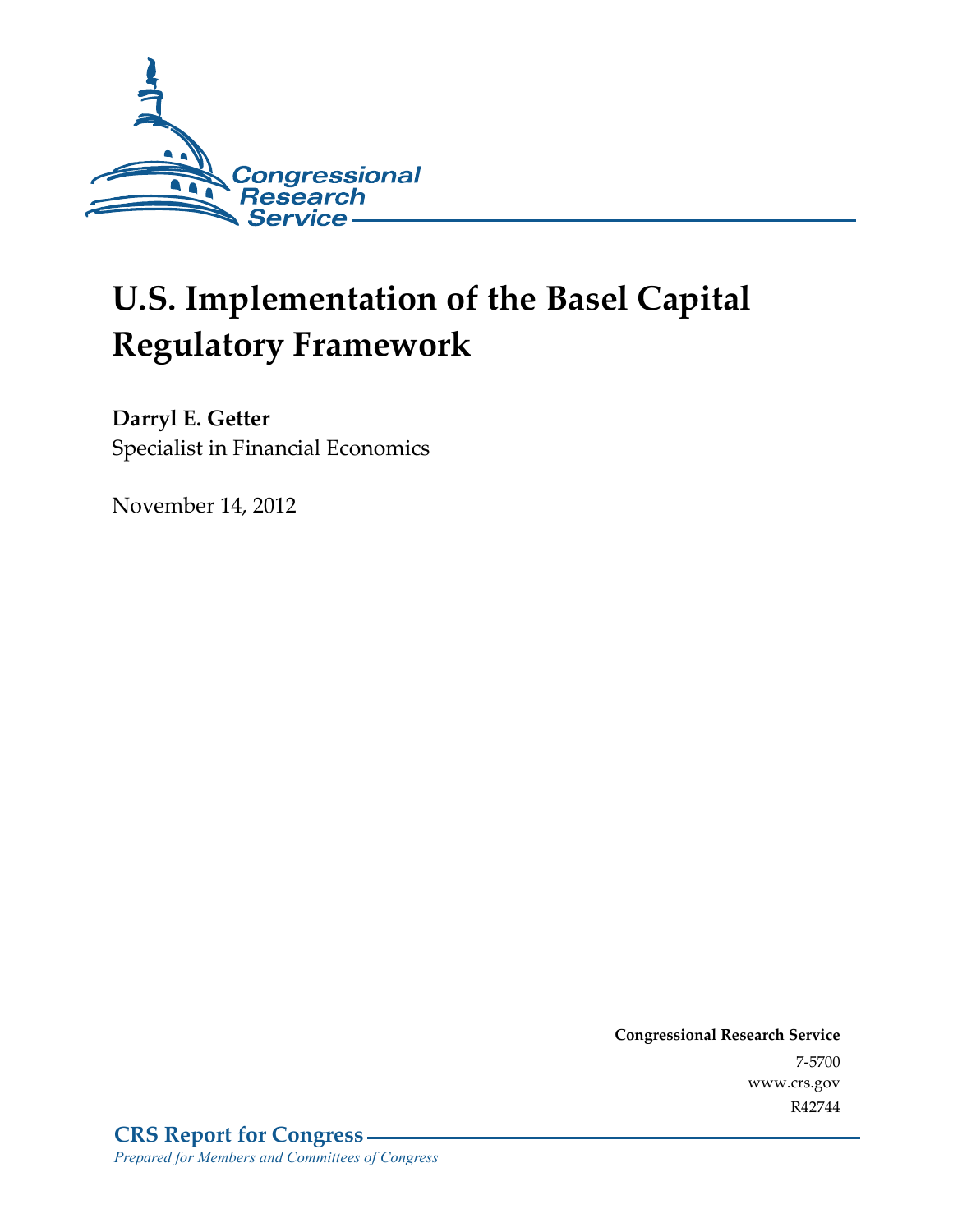### **Summary**

The Basel III international regulatory framework, which was produced in 2010 by the Basel Committee on Banking Supervision at the Bank for International Settlements, is the latest in a series of evolving agreements among central banks and bank supervisory authorities to standardize bank capital requirements, among other measures. Capital serves as a cushion against sudden financial shocks (such as an unusually high occurrence of loan defaults), which can otherwise lead to insolvency. The Basel III regulatory reform package revises the definition of regulatory capital and increases capital holding requirements for banking organizations. The quantitative requirements and phase-in schedules for Basel III were approved by the 27-member jurisdictions and 44 central banks and supervisory authorities on September 12, 2010, and endorsed by the G20 leaders on November 12, 2010. Basel III recommends that banks satisfy these enhanced requirements by 2019. The Basel agreements are not treaties; individual countries can make modifications to suit their specific needs and priorities when implementing national bank capital requirements.

In the United States, Congress mandated enhanced bank capital requirements as part of financialsector reform in the Dodd-Frank Wall Street Reform and Consumer Protection Act of 2010 (Dodd-Frank Act; P.L. 111-203, 124 Stat.1376). Specifically, the Collins Amendment to Dodd-Frank (1) amends the definition of capital; (2) establishes minimum capital and leverage requirements for banking subsidiaries, bank holding companies, and systemically important nonbank financial companies; and (3) establishes an implementation timeline shorter than that agreed to in the Basel III Accord. In addition, Dodd-Frank removes a requirement that credit ratings be referenced when evaluating the creditworthiness of financial securities. Instead, the Federal Banking Regulators (i.e., the Federal Reserve, the Office of the Comptroller of the Currency, and the Federal Deposit Insurance Corporation) are required to find other appropriate standards by which to determine the financial risks of bank portfolio holdings when enforcing the mandatory capital requirements.

On June 7, 2012, the Federal Banking Regulators announced the final rule for implementation of Basel II.5 and the proposed rule for the implementation of Basel III. As required by Dodd-Frank, the federal regulators implemented risk-weighting methodologies in both sets of rules that would replace credit ratings. Although smaller institutions with total assets under \$500 million may still follow some of the regulatory requirements based upon the Basel I capital framework, all banks would be required to use the risk-weighting methodology established by federal regulators in the recent proposed rule. Banks must also increase capital holdings to withstand adverse macroeconomic and financial scenarios. The U.S. federal banking agencies, however, have announced that the proposed rule will not become effective on January 1, 2013.

The call for higher capital requirements on the banking system could arguably translate into more expensive bank credit for borrowers or even decline. Whether higher capital requirements would result in a reduction of overall lending and systemic risk, however, is unclear. Prior to the financial crisis, banks maintained capital levels that exceeded the minimum regulatory requirements and the economy still saw widespread lending. Bank capital reserves may not have been an effective financial risk mitigation tool especially given that a significant amount of lending took place outside of the regulated banking system. Bank capital may grow more effective at mitigating lending risks in the economy given that lending from non-bank sectors has since diminished, but credit availability may also become more contingent upon the transition to the higher capitalization levels.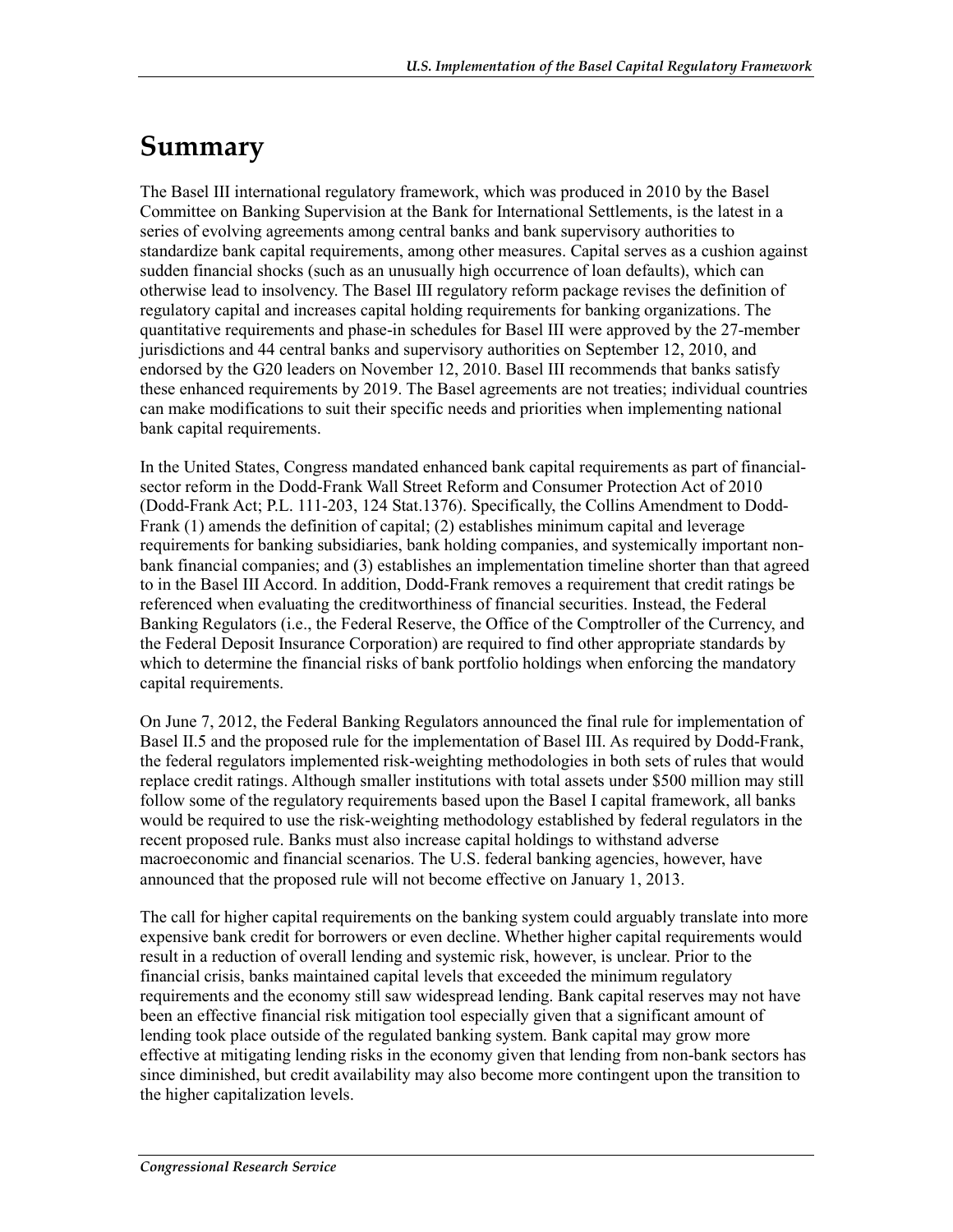## **Contents**

### **Tables**

|--|--|

### **Appendixes**

### **Contacts**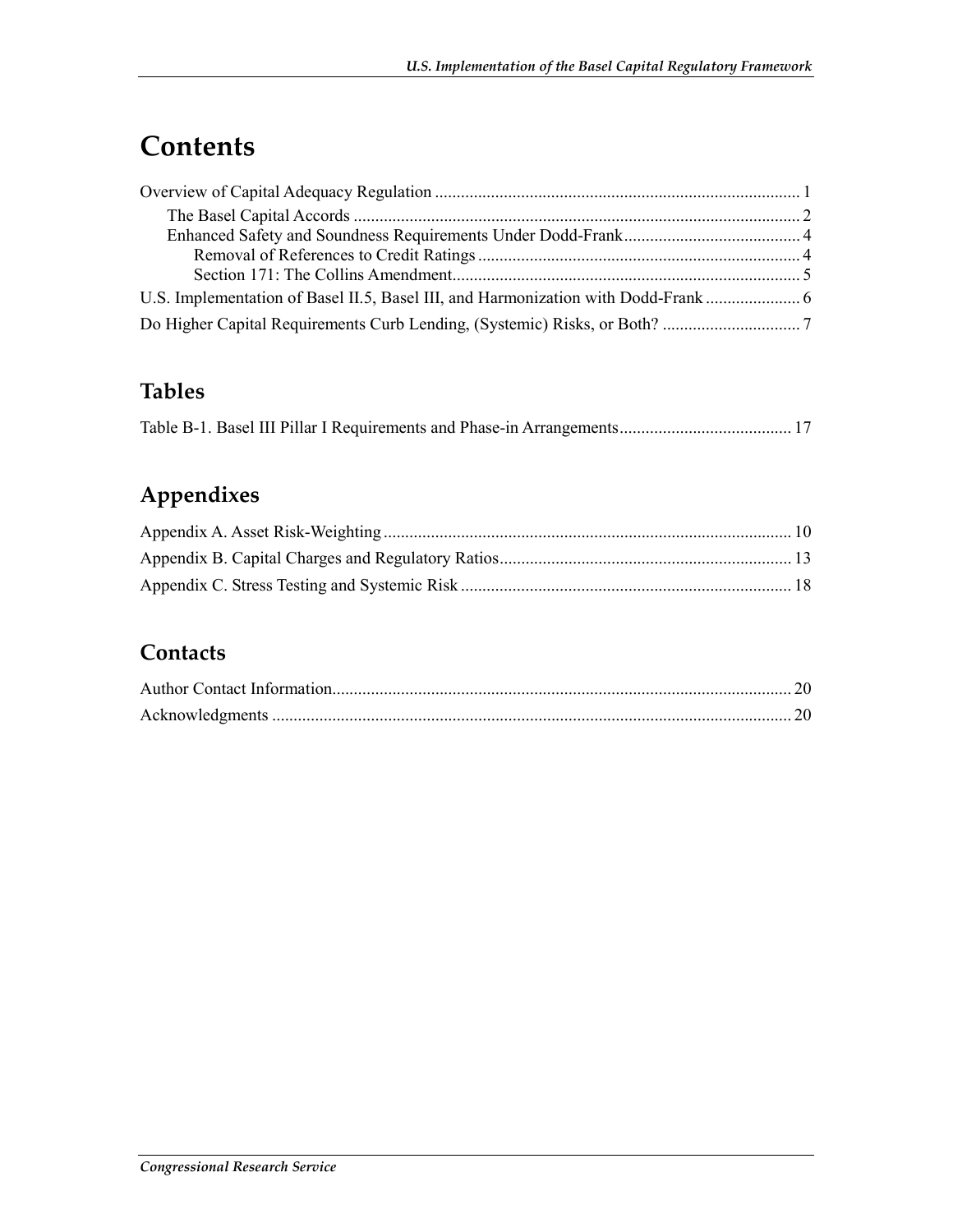### **Overview of Capital Adequacy Regulation**

Lending is inherently risky. Banks face *default risk* because their assets consist primarily of loans made to borrowers who may not always repay all of the principal and interest owed. In addition, banks face *funding risk* because they must continuously borrow short-term to *fund* their assets (customer loans). In other words, banks provide longer-term (illiquid) customer loans by borrowing the funds via sequences of shorter-term (liquid) loans at relatively lower rates.<sup>2</sup> Profits are generated from the spread between the long-term rates lenders charge their customers and the successive sequences of shorter-term rates they pay for liquidity until the longer-term loans are repaid in full. Hence, if borrowers default on their loans, then lenders might be unable to repay their shorter-term loan obligations (liabilities) to depositors and other financial institutions.

Lenders also face *systemic risk*. Although economists have not agreed upon a universal definition, systemic risk may be viewed as an increase in correlation among individual default and funding risks, largely due to a sudden loss of confidence (panic) of financial market participants following a liquidity disruption or decline in asset prices.<sup>3</sup> In other words, systemic risk can be thought of as contagion, meaning that liquidity and payment problems affecting one or a few entities may spread and create disruptions in the rest of the market. For example, suppose an isolated default event prompts other financial market participants to re-evaluate their estimates of default risk for similar or related financial activities. If market participants suspect that an observed default event is relevant beyond the directly involved entities, then growing pessimism of creditors of investors can suddenly manifest itself in the form of a market retrenchment.<sup>4</sup> Consequently, financial panics have historically been rooted in the uncertainty about future asset prices (e.g., real estate, stocks, financial securities) while such assets were serving as collateral for an innumerable amount of loans.<sup>5</sup> Furthermore, the severity of a national recession depends upon the amount of lending by the entire banking and financial system prior to the bursting of an asset bubble, particularly if many of the outstanding loans suddenly became "underwater," such that the balances owed were to exceed the current value of the underlying collateral.

U.S. lending institutions that accept federally insured deposits are collectively referred to as depository institutions, and they must comply with *safety and soundness* regulatory requirements.<sup>6</sup> As part of safety and soundness regulation, banks are required to maintain

<sup>&</sup>lt;sup>1</sup> Bank assets, which tend to consist primarily of long-term customer loans, may also consist of cash and other financial securities.

<sup>&</sup>lt;sup>2</sup> Such short-term borrowing may occur in the form of paying interest on customer deposits or repaying loans obtained in the short-term money markets. The short-term money markets consist of repurchase agreements, commercial paper, and the international short-term market known as the London Interbank Offering Rate (LIBOR) market. U.S. banks may also acquire short-term loans by going to the federal funds market or borrowing from the Federal Home Loan Bank System.

<sup>&</sup>lt;sup>3</sup> A theoretical framework in economics and finance states that confidence in financial markets rises with profitability; a disruption in profitability may result in a sudden and widespread loss of confidence among market participants and, therefore, a financial crisis. For more information, see Lance Taylor and Stephen A. O'Connell, "A Minsky Crisis," *Quarterly Journal of Economics*, vol. 100 (1985), pp. 871-885.

<sup>4</sup> See Sanjiv R. Das, Laurence Freed, and Gary Geng et al., "Correlated Default Risk," *Journal of Fixed Income*, vol. 16, no. 2 (September 2006), pp. 7-32.

<sup>&</sup>lt;sup>5</sup> See Gertrude Tumpel-Gugerell, Member of the Executive Board of the European Central Bank, "Asset Price Bubbles: How They Build Up and How to Prevent Them?" Speech at alumni event of the Faculty of Economics at University of Vienna, Vienna, May 3, 2011, http://www.ecb.int/press/key/date/2011/html/sp110503.en.html.

<sup>6</sup> See CRS Report R41718, *Federal Deposit Insurance for Banks and Credit Unions*, by Darryl E. Getter and Victor (continued...)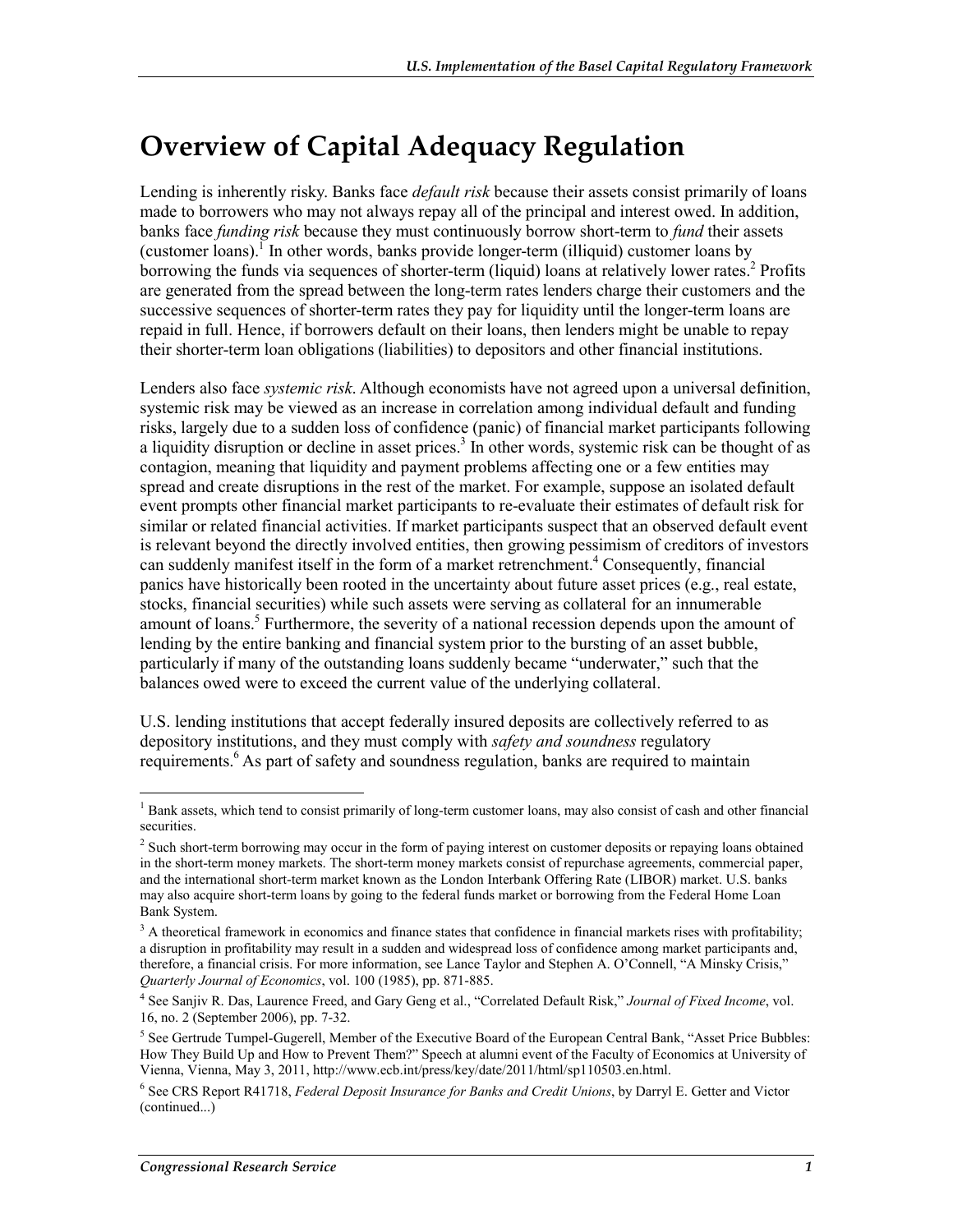sufficient capital reserves to buffer against default (credit), funding (liquidity), and systemic risks.7 A bank's capital is defined as the difference between its assets and liabilities. If a bank maintains sufficient capital, a default on one of its assets is less likely to translate into a subsequent failure to repay some of its shorter-term obligations. A capital buffer, therefore, protects bank creditors from loan defaults by bank customers. A bank is considered solvent as long as it maintains capital above a minimum threshold level, and it is considered undercapitalized and faces the prospect of being shut down by its regulator should its capitalization fall below the threshold. Hence, a bank's asset or lending portfolio may grow proportionately with its capital reserves.

#### **The Basel Capital Accords**

The work by the Basel Committee on Banking Supervision (BCBS) on the first Basel Capital Accord,<sup>8</sup> Basel I, provided an international consensus framework for bank safety and soundness regulation. The objective of the first Basel Capital Accord was to promote consistent safety and soundness standards while providing an equitable basis of competition for banking institutions in participating countries.<sup>9</sup> In other words, international regulators were concerned that banks might prefer to domicile in countries with the most relaxed safety and soundness requirements. Unless capital reserve requirements are internationally harmonized, variation in standards may also lead to competitive disadvantages for some banks with competitors in other countries. Basel I established the amount of capital relative to assets, expressed as a capital-to-asset ratio, that financial institutions needed to maintain. Although the BCBS has no authority to compel member governments to adopt any specific standards, U.S. Federal Regulators generally adopt rules consistent with the Basel Accords. The first Basel Capital Accord was published in July 1988 and fully implemented in the United States by the end of 1992.<sup>10</sup>

The safety and soundness regulatory framework for banking institutions that stems from the Basel Capital Accords include

• a *Tier 1* capital component made up of mainly common shareholders' equity (issued and fully paid), disclosed reserves, most retained earnings, and perpetual non-cumulative preferred stock. *Tier 1 capital risk-weighted asset ratios* are generally defined as bank capital (e.g., common shareholder equity) in the

 $\overline{a}$ 

<sup>(...</sup>continued)

Tineo.

<sup>&</sup>lt;sup>7</sup> See Douglas J. Elliot, "A Primer on Bank Capital," The Brookings Institution, January 28, 2010, http://www.brookings.edu/~/media/research/files/papers/2010/1/29%20capital%20elliott/ 0129 capital primer elliott.pdf.

<sup>&</sup>lt;sup>8</sup> The name, Basel Accord, comes from Basel, Switzerland, the home of the Bank for International Settlements (BIS). In 1974, the BIS established the Basel Committee on Banking Supervision (BCBS), made up of representatives from the monetary authorities of 13 countries—Belgium, Canada, France, Germany, Italy, Japan, Luxembourg, the Netherlands, Spain, Sweden, Switzerland, the United Kingdom, and the United States—to determine and mitigate bank risk in light of different national systems of supervision and deposit insurance.

<sup>9</sup> See Roger W. Ferguson, Jr., "Capital Standards for Banks: The Evolving Basel Accord," *Federal Reserve Bulletin*, September 2003, pp. 395-405.

<sup>&</sup>lt;sup>10</sup> Basel I was implicitly endorsed in the Federal Deposit Insurance Corporation Improvement Act of 1991 (P.L. 102-242, 105 Stat. 2236; FDICIA). See William R. Keeton, "The New Risk-Based Capital Plan For Commercial Banks," *Economic Review, Federal Reserve Bank of Kansas City*, December 1989, pp. 40-60 at http://www.kc.frb.org/publicat/ econrev/EconRevArchive/1989/4q89keet.pdf.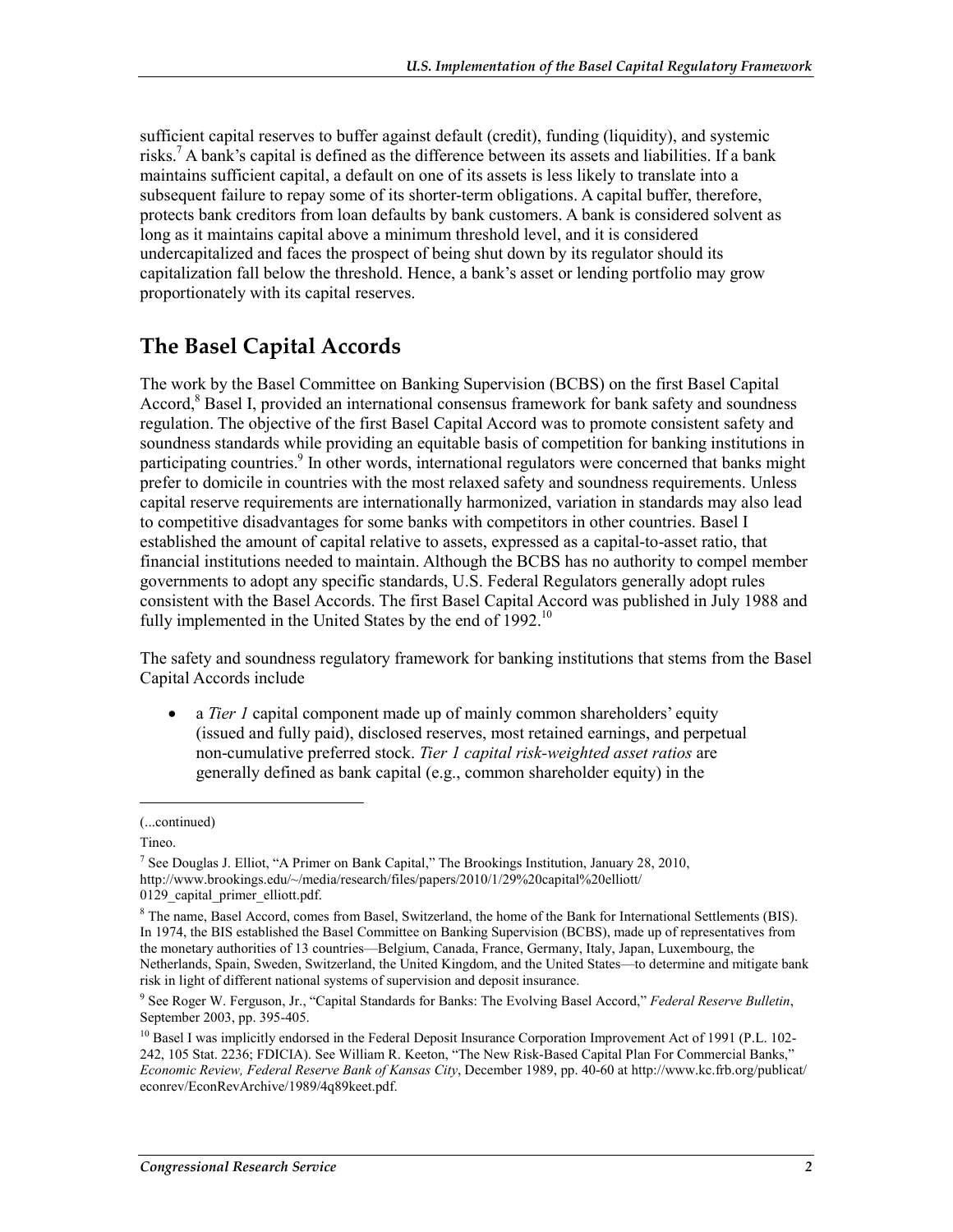numerator and bank assets (typically weighted according to its likelihood of default) in the denominator. Banks must to hold enough capital reserves to maintain the minimum required capital-asset ratios, which would reduce banks' vulnerability to *unexpected* loan defaults.

- a *Tier 2* capital component that includes allowances for loan and lease losses (ALLL), set aside for *anticipated* (or estimated) loan losses. Loan loss provisioning refers to increasing the amount of ALLL when loan default risks increase; decreases are referred to as "charge-offs" that occur when it becomes apparent that loan(s) will not be repaid. ALLL is adjusted quarterly, and these loan loss reserve proceeds must come from current income earnings (as opposed to total assets). $^{11}$
- stress testing, which is conducted to determine whether a bank can withstand losses arising from a severe recession or systemic risk event and still remain adequately capitalized. Stress testing requirements vary by bank size and type of lending activities, and federal regulators require all U.S. banking institutions to analyze the potential impact of adverse economic conditions on their financial conditions or viability.

The second Basel Accord, Basel II, was developed in response to perceived shortcomings, in particular with the asset risk-weighting system, discussed in more detail in **Appendix A**. 12 In the United States, Basel II was initially applied to only the 19 largest banking institutions.<sup>13</sup> On December 7, 2007, the Federal Banking Regulators published the final regulations to implement Basel II, which became effective on April 1, 2008.<sup>14</sup> The date of expected compliance with some Basel II rules, however, was delayed or waived after the financial turmoil began in 2007.<sup>15</sup>

In response to the 2007-2009 global financial crisis, the BCBS issued what is referred to as Basel II.5 as an amendment to Basel II.<sup>16</sup> Basel II.5 is designed to better capture credit risk in the "trading book" of a bank. The trading book refers to securities that a bank would *not* hold to

<sup>1</sup>  $11$  Tier 2 capital also consists of subordinated debt, limited-life preferred stock and loan loss reserves, and goodwill.

<sup>12</sup> See Secretariat of the Basel Committee on Banking Supervision, *The New Basel Capital Accord: An Explanatory Note*, Bank for International Settlements, Basel, Switzerland, January 2001, http://www.bis.org/publ/bcbsca01.pdf.

<sup>&</sup>lt;sup>13</sup> The U.S. federal banking regulatory agencies placed banking organizations with at least \$250 billion of consolidated total assets or at least \$10 billion of on-balance-sheet risk associated with foreign asset holdings under Basel II; these institutions were required to use the most advanced approaches of the Basel II framework to determine their credit risks. See U.S. Department of the Treasury, Office of the Comptroller of the Currency; Board of Governors of the Federal Reserve System; Federal Deposit Insurance Corporation; and U.S. Department of the Treasury, Office of Thrift Supervision, "Risk-Based Capital Standard: Advanced Capital Adequacy Framework—Basel II," 71 *Federal Register* 185, September 26, 2006.

<sup>&</sup>lt;sup>14</sup> U.S. Department of the Treasury, Office of the Comptroller of the Currency; Board of Governors of the Federal Reserve System; Federal Deposit Insurance Corporation; and U.S. Department of the Treasury, Office of Thrift Supervision, "Risk-Based Capital Standard: Advanced Capital Adequacy Framework—Basel II," 72 *Federal Register* 235, December 7, 2007.

<sup>15</sup> See CRS Report R40007, *Financial Market Turmoil and U.S. Macroeconomic Performance*, by Craig K. Elwell. While providing guidance for Basel II adoption, the Federal Regulators explained that banks could request compliance waivers. See the *Interagency Statement—U.S. Implementation of Basel II Advanced Approaches Framework* at http://www.federalreserve.gov/boarddocs/srletters/2008/SR0804a1.pdf.

<sup>&</sup>lt;sup>16</sup> The two documents are collectively known as Basel II.5 or "the 2009 revisions" are Basel Committee on Banking Supervision, *Revisions to the Basel II Market Risk Framework*, March 2009, http://www.bis.org/publ/bcbs148.pdf and Basel Committee on Bank Supervision, *Guidelines for Computing Capital for Incremental Risk in the Trading Book*, http://www.bis.org/publ/bcbs149.pdf.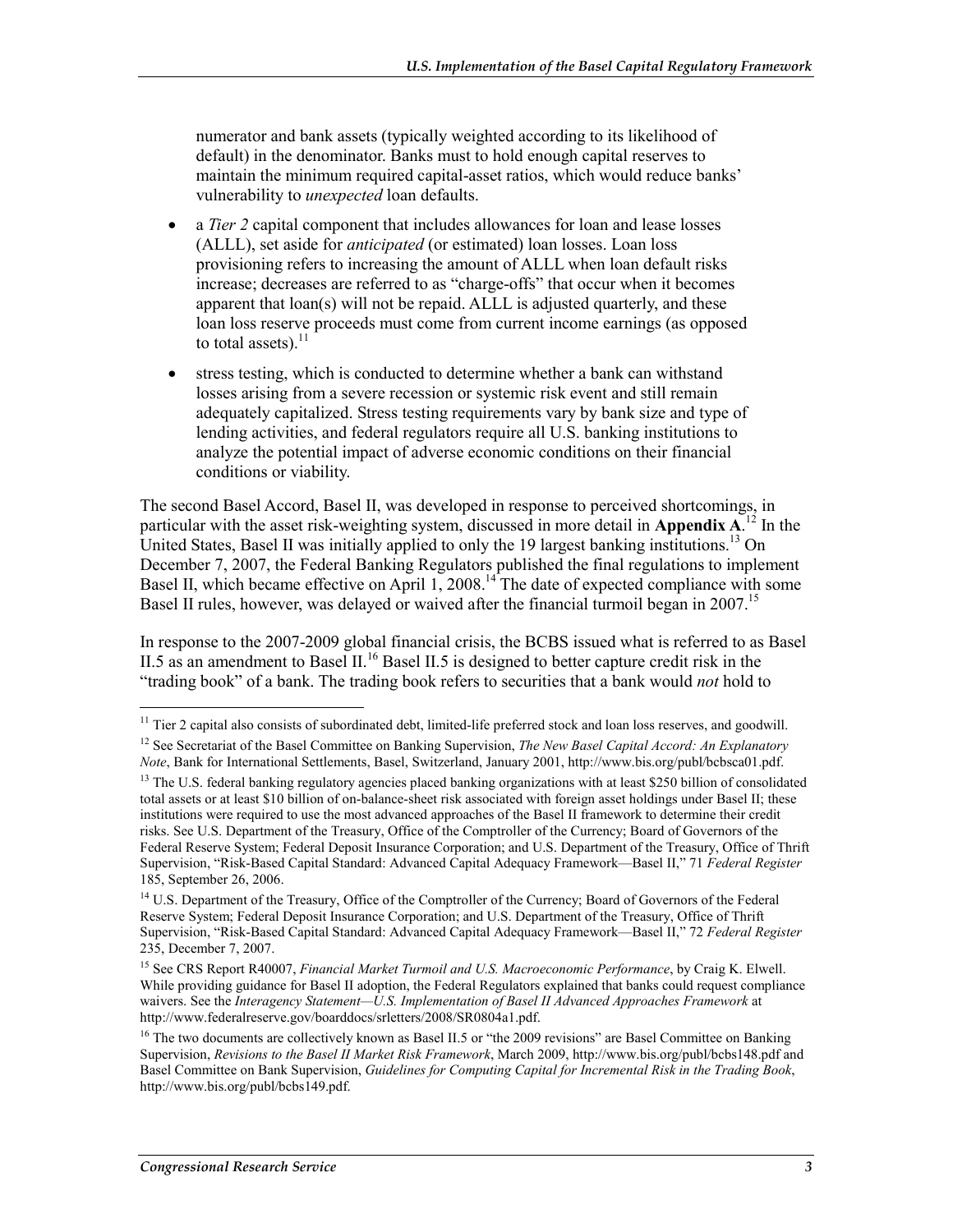maturity and would also be accounted for at current market value. A security held to maturity is accounted for in the "banking book" at its original book value, unless the bank decides to sell it; if so, it then moves over to the trading book where it is given fair market value accounting treatment. Distinguishing between assets that should be held in the trading and banking books is not always easy, which makes it difficult to determine the proper accounting and risk weighting treatment.<sup>17</sup> Nonetheless, Basel II.5 is intended to prevent strategic but inappropriate placement of securities in the book that would provide the most favorable accounting treatment of securities at a particular point in time. Regulatory arbitrage can result in a bank having an insufficient capital buffer to mitigate lending risks. Federal Banking Regulators issued proposed rules on the adoption of Basel II.5 revisions in the United States on January 11,  $2011$ ;<sup>18</sup> these were amended and re-proposed on December 7, 2011.<sup>19</sup> The final rule on the adoption of Basel II.5, also known as the market capital risk rule, was issued by the Federal Banking Regulators on June 7, 2012.<sup>20</sup>

In a further response to the financial crisis, the Basel III regulatory framework reforms Basel II by revising the definition of regulatory capital and increasing the amount that banks are required to hold. Basel III also requires banks to hold a greater percentage of their assets in cash or in assets that can easily be converted to cash. The quantitative requirements and phase-in schedules for Basel III were approved by the 27-member jurisdictions and 44 central banks and supervisory authorities on September 12, 2010. Basel III compliance requires banks to satisfy all of these enhanced requirements by 2019. On June 7, 2012, the regulators issued a proposed rule to implement Basel III in the United States.<sup>21</sup>

#### **Enhanced Safety and Soundness Requirements Under Dodd-Frank**

The Dodd-Frank Wall Street Reform and Consumer Protection Act of 2010 (Dodd-Frank Act; P.L. 111-203) also addressed capital reserve requirements for banks. The statutory requirements are summarized below.

#### **Removal of References to Credit Ratings**

Section 939 of Dodd-Frank requires the removal of any regulatory references to credit ratings.<sup>22</sup> Given the viewpoint that flawed credit ratings may have contributed to the housing bubble, Dodd-Frank reduced "over-reliance" on ratings and encouraged investors to conduct their own

<sup>1</sup> 17 See Basel Committee on Banking Supervision, *Trading Book Survey: A Summary of Responses*, April 2005, http://www.bis.org/publ/bcbs112.pdf.

<sup>&</sup>lt;sup>18</sup> See Office of the Comptroller of the Currency, Treasury; Board of Governors of the Federal Reserve; and Federal Deposit Insurance Corporation, "Risk-Based Capital Guidelines: Market Risk," 76 *Federal Register*, January 11, 2011 at http://www.gpo.gov/fdsys/pkg/FR-2011-01-11/pdf/2010-32189.pdf.

<sup>&</sup>lt;sup>19</sup> See Office of the Comptroller of the Currency, Treasury; Board of Governors of the Federal Reserve; Federal Deposit Insurance Corporation, "Risk-Based Capital Guidelines: Market Risk; Alternatives to Credit Ratings for Debt and Securitization Positions," December 7, 2011 at http://www.federalreserve.gov/newsevents/press/bcreg/ bcreg20111207a1.pdf.

 $^{20}$  See announcement at http://www.federalreserve.gov/newsevents/press/bcreg/20120607b.htm.

<sup>&</sup>lt;sup>21</sup> See announcement at http://www.federalreserve.gov/newsevents/press/bcreg/20120607a.htm. The comment period was extended from September 7, 2012 to October 22, 2012. See http://www.occ.gov/news-issuances/news-releases/ 2012/nr-occ-2012-118.html.

 $22$  A credit rating is a third party assessment of the future credit risk of a firm that typically has issued financial securities. See http://www.sec.gov/news/press/2011/2011-59.htm.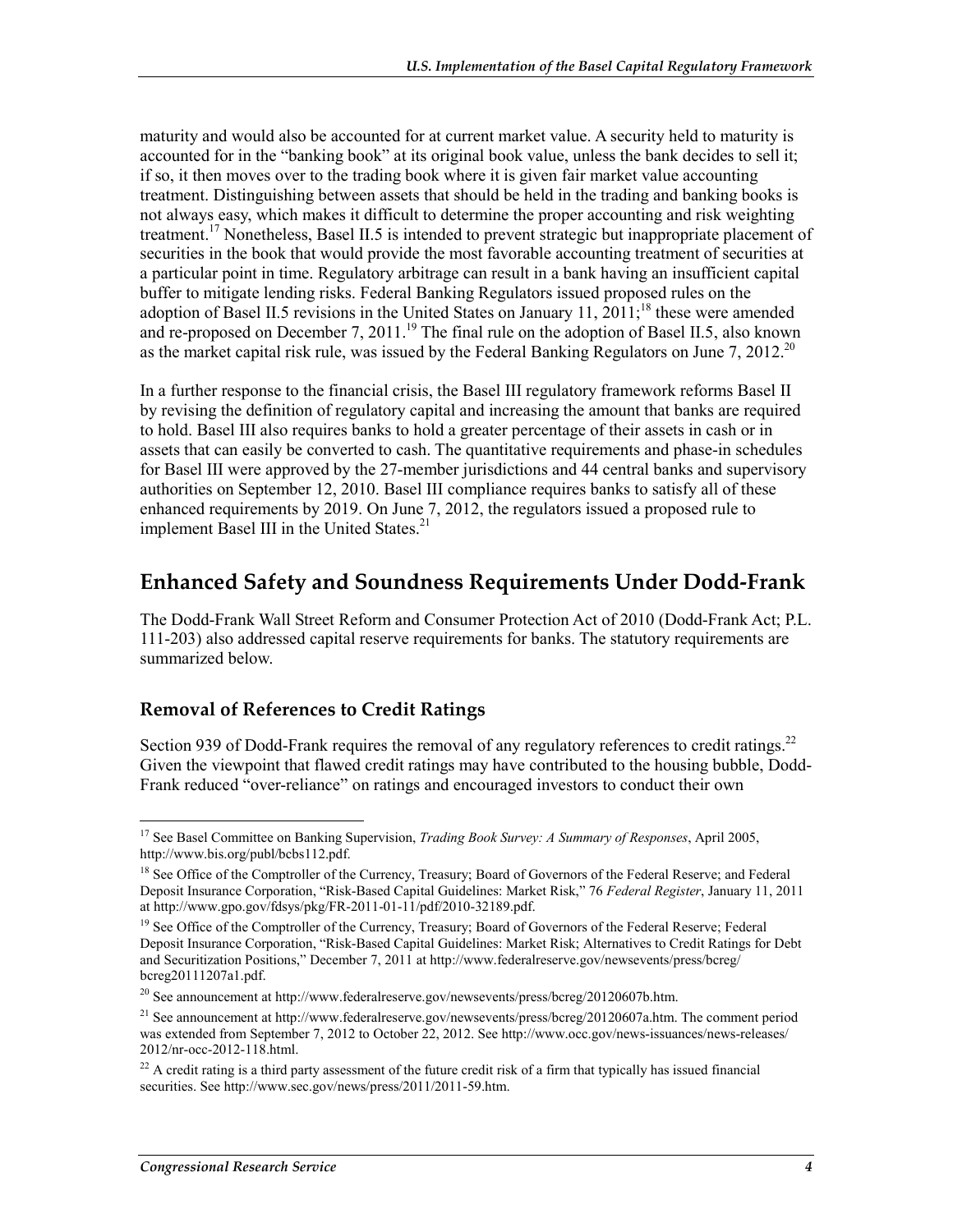analysis.<sup>23</sup> Section 939A required each federal agency to review regulations that would require the use of an assessment of the creditworthiness of a security or money market instrument, and any references to, or requirements in, those regulations regarding credit ratings within one year of enactment (by July 21, 2011). After review, the agencies had to modify all regulations such that any reference to or requirement for reliance on credit ratings was removed. Regulators were required to find other appropriate standards by which to determine the financial risks of bank portfolio holdings while enforcing the mandatory capital requirements, and they must also transmit reports to Congress that contain descriptions of all regulatory modifications made pursuant to the section. $^{24}$ 

#### **Section 171: The Collins Amendment**

The Collins Amendment of Dodd-Frank provides for the development of capital requirements for all insured depository institutions, depository institution holding companies, and systemically important non-bank financial companies.<sup>25</sup> Small bank holding companies with less that  $$500$ million in assets are exempt from the Collins Amendment. In addition, the amendment would not apply to foreign parents of bank and thrift holding companies; Federal Home Loan Banks would also be exempt from these requirements.

Section 171(b) of the Collins Amendment requires Federal Banking Regulators to apply to U.S. bank holding companies and other systemically significant nonbank financial companies the same minimum-leverage capital and risk-based capital requirements that apply to federally insured depository institutions. Specifically, Section 171(b)(2) says,

The appropriate Federal banking agencies shall establish minimum risk-based capital requirements on a consolidated basis for insured depository institutions, depository institution holding companies, and nonbank financial companies supervised by the Board of Governors. The minimum risk-based capital requirements established under this paragraph shall not be less than the generally applicable risk-based capital requirements, which shall serve as a floor for any capital requirements that the agency may require, nor quantitatively lower than the generally applicable risk-based capital requirements that were in effect for insured depository institutions as of the date of enactment of this Act.

In other words, the capital requirements of a bank holding company can be no less than the requirements of its depository subsidiary. In addition, the minimum requirements cannot be quantitatively lower than the capital requirements that were in effect when Dodd-Frank was enacted (July 2010). Hence, only the features of Basel I and Basel II that were implemented in the United States at that time, along with other requirements consistent with Section 38 of the Federal Depository Insurance Act, became a floor for future regulatory ratios.<sup>26</sup> Regulators may set higher

<u>.</u>

<sup>23</sup> See U.S. Congress, Senate Committee on Banking, Housing, and Urban Affairs, *Dodd-Frank Wall Street Reform: Conference Report Summary*, 111<sup>th</sup> Cong., 2<sup>nd</sup> sess., July 1, 2010, http://banking.senate.gov/public/\_files/ 070110\_Dodd\_Frank\_Wall\_Street\_Reform\_comprehensive\_summary\_Final.pdf.

<sup>&</sup>lt;sup>24</sup> For example, the Office of the Comptroller of the Currency (OCC) asked for comments in November 2011 for alternative frameworks that could be applied to the securities purchased by national banks and federal savings associations. See "Alternatives to the Use of External Credit Ratings in the Regulations of the OCC," *Federal Register*, November 29, 2011, p. 73527, available at http://www.gpo.gov/fdsys/pkg/FR-2011-11-29/html/2011-30428.htm.

<sup>25</sup> For more information on the regulation of systemically important firms, see CRS Report R42083, *Financial Stability Oversight Council: A Framework to Mitigate Systemic Risk*, by Edward V. Murphy.

 $^{26}$  For more information on the Federal Deposit Insurance Act of 1950 (P.L. 81-797, 64 Stat. 873), see http://www.fdic.gov/regulations/laws/important/. See Julie L. Stackhouse, *Prompt Corrective Action: What Does It*  (continued...)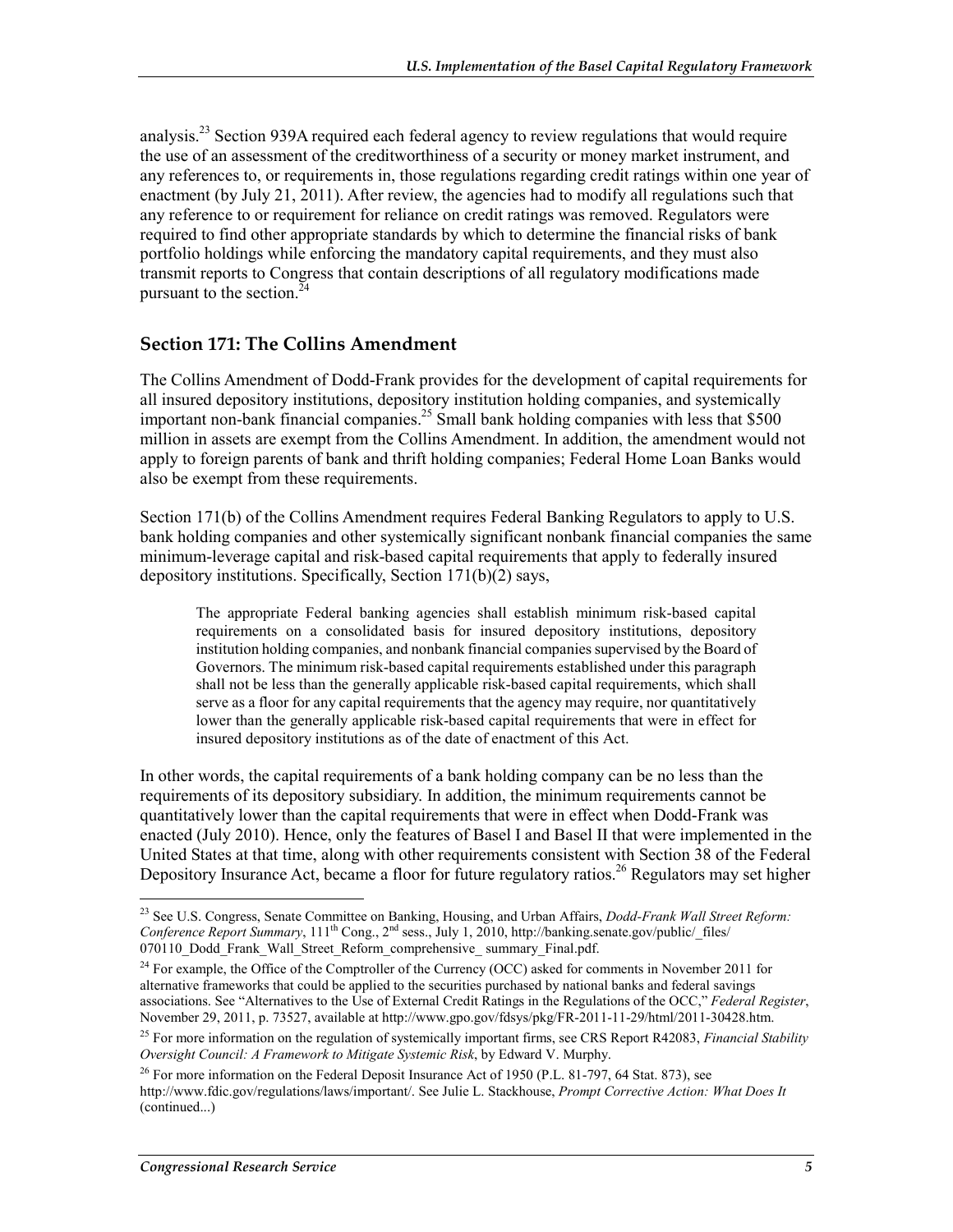(but never lower) ratio requirements than those established for insured depositories that were in effect at that time. On June 28, 2011, the Federal Banking Regulators announced the final rule establishing the two floors that went into effect on July 28,  $2011^{27}$ 

The Collins Amendment also had the effect of excluding a class of securities from the definition of eligible Tier 1 capital. *Trust preferred securities* are hybrid instruments possessing characteristics typically associated with debt obligations; issuers, however, may have an incentive to redeem at some future date.<sup>28</sup> Basel III, however, requires that only perpetual securities, such as common stock that generally has no maturity date or incentive to redeem, will be counted as (Tier 1) capital. Given that trust preferred securities were excluded from Tier 1 capital for insured depositories at the time of passage, the Collins Amendment effectively makes this a requirement for large bank holding companies and systemically important nonbanks; small institutions with assets of less than \$500 million that are not engaged in significant non-banking activities or offbalance sheet activities are exempt from this requirement.<sup>29</sup> Covered institutions also have three years from the July 2010 enactment date of Dodd-Frank to comply.<sup>30</sup>

## **U.S. Implementation of Basel II.5, Basel III, and Harmonization with Dodd-Frank**

As previously stated, the final rule for implementation of Basel II.5 and the proposed rule for the implementation of Basel III, which will be referred to as Basel III NPR (Notice of Proposed Rulemaking), were both announced on June 12, 2012. In light of Section 939A of Dodd-Frank, U.S. implementation of Basel II.5 and Basel III do not depend on credit ratings. Federal regulators have implemented a system that assigns risk weights to various types of asset holdings (or exposures) based upon various categories of loans, issuers (of financial securities), and borrower underwriting requirements. All bank assets (loans) would be multiplied by the assigned risk weight, and the sum of the risk-weighted assets would then be multiplied by a minimum capital percentage to determine how much capital a bank must hold. Although banks having under \$500 million in assets would be able to follow Basel I guidelines for determining their final regulatory capital levels, smaller institutions would likely also see an increase in their capital requirements. Given that all banks must follow the same risk-weighting guidelines, the sum of banks' risk-weighted assets is likely to increase even if the same (Basel I) minimum capital percentages are applied. The risk-weighting issues are discussed in **Appendix A**.

 $\overline{a}$ 

<sup>(...</sup>continued)

*Mean for a Bank's Liquidity*, Federal Reserve Bank of St. Louis, Central Banker, fall 2008, http://www.stlouisfed.org/ publications/cb/articles/?id=792.

 $^{27}$  See http://www.gpo.gov/fdsys/pkg/FR-2011-06-28/pdf/2011-15669.pdf.

<sup>&</sup>lt;sup>28</sup> See http://www.fdic.gov/news/news/inactivefinancial/2002/fil0229a.html. For a discussion of trust preferred securities, see http://www.philadelphiafed.org/bank-resources/publications/src-insights/2009/first-quarter/ q1si4\_09.cfm. Examples of trust preferred securities may be directly issued preferred stocks with the tax advantages of debt, and the preferred stock that the U.S. Treasury purchased under the Troubled Asset Relief Program (TARP). For information about the securities purchased by the U.S. Treasury under TARP, see CRS Report R41427, *Troubled Asset Relief Program (TARP): Implementation and Status*, by Baird Webel.

 $29$  Off-balance sheet activities refer to risk exposures arising from assets that a bank does not own. For example, a bank may assume some or all of the default risk by providing a guarantee for a loan that it has sold to another institution.

 $30$  Basel III starts the phasing out of non-perpetual securities in 2013, whereas this period for banks in the United States began when Dodd-Frank became public law, July 21, 2010, which accelerates the compliance schedule.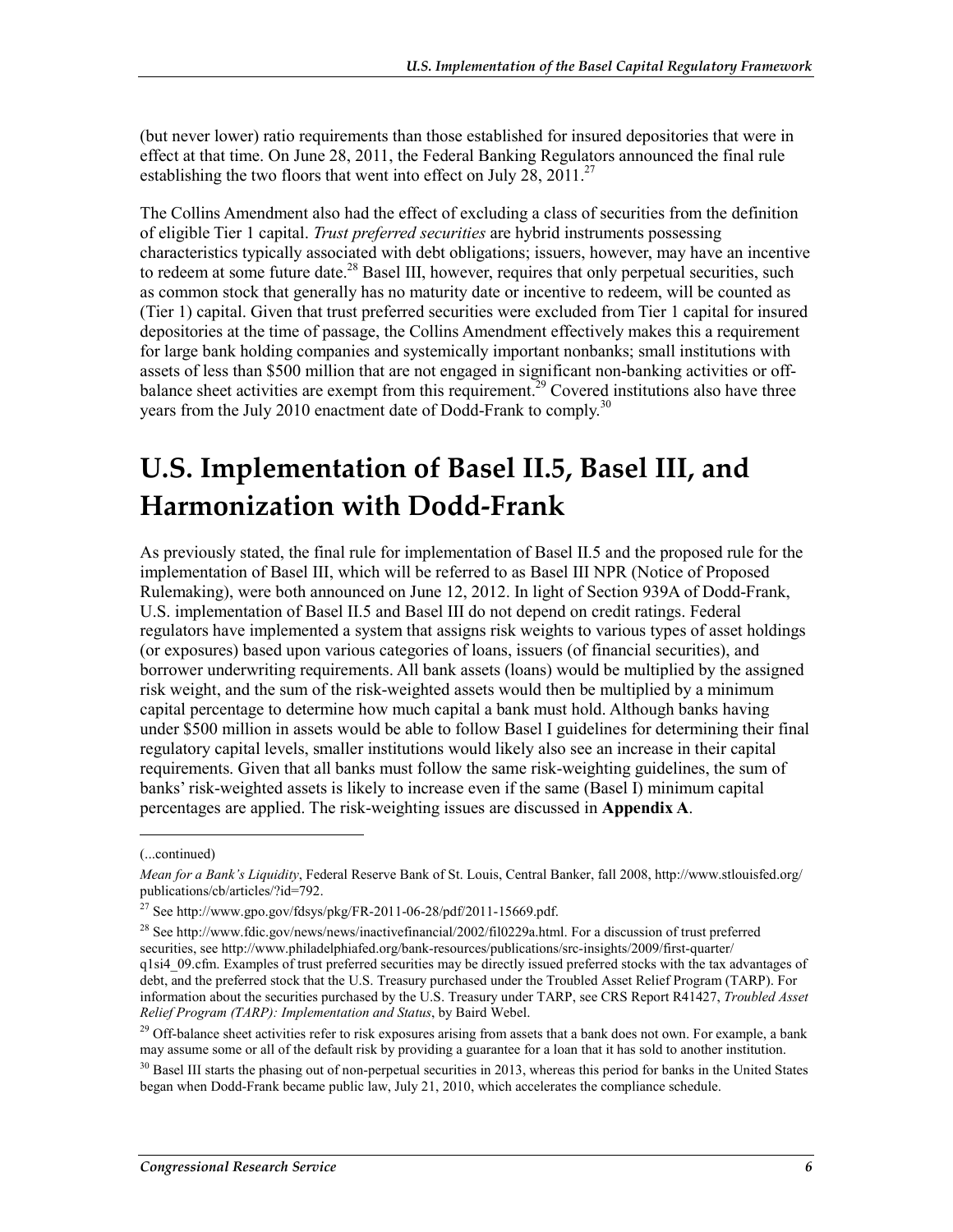After risk-weighting bank assets, the amount of required capital that must be held for assets in the trading book and the banking book can be determined. The final market capital rule, which implements Basel II.5, applies to the trading books of banks with aggregated trading assets and trading liabilities equal to 10% or more of quarter-end total assets or \$1 billion or more. For all assets held in the banking books of banks with \$500 million or more in assets, the Basel III NPR provides the guidance with the risk-weighting methodology and the required capital levels. The Basel III NPR also incorporates the enhanced capital and liquidity requirements mandated by Dodd-Frank.31 The computations of the regulatory capital ratios are discussed in **Appendix B**. **Appendix C** discusses the increase in stress testing requirements for all U.S. banks, which may result in banks holding levels of required capital that would likely exceed the Basel III NPR minimum compliance thresholds.

The U.S. federal banking agencies have announced that the proposed Basel III NPR will not become effective on January 1, 2013.<sup>32</sup>

### **Do Higher Capital Requirements Curb Lending, (Systemic) Risks, or Both?**

In theory, increasing safety and soundness requirements in the form of holding more capital should increase the capacity of the banking system to absorb losses associated with its various financial risks. Given that funding loans via the short-term interbank loan markets is typically cheaper than funding them with shareholder equity, banks are reluctant to hold larger amounts of capital than is absolutely necessary. A bank typically must pay its shareholders a greater return than it would to short-term creditors because (1) its return on equity must be competitive with that of other publicly-traded firms; and (2) shareholders require greater compensation for their willingness to shoulder greater default risk. Investors could possibly interpret a bank's decision to raise capital as a sign that its default or funding risks may be increasing.<sup>35</sup> If investors subsequently react negatively to a bank's efforts to raise capital (by seeking higher investment returns elsewhere), then the bank's share price might fall and the risk of bank failure, ironically, could increase.

A bank may attempt to meet increased capital requirements by shifting the higher cost burdens on its customers (borrowers) rather than on existing shareholders. For example, a bank may avoid raising new capital and diluting shareholder equity by reducing portfolio assets (loans), meaning that it may decide to sell some existing assets or reduce future lending.<sup>34</sup> A bank could also pass

 $31$  Safety and soundness provisions of Dodd-Frank that apply specifically to systemically important firms, such as a systemic risk tax, are not addressed in this report. For more information on these topics, see CRS Report R41384, *The Dodd-Frank Wall Street Reform and Consumer Protection Act: Systemic Risk and the Federal Reserve*, by Marc Labonte. The third component of the Basel III NPR, titled "Regulatory Capital Rules: Advanced Approaches Risk-Based Capital Rule; Market Risk Capital Rule," specifically applies to institutions with \$250 billion or more in consolidated assets or \$10 billion or more in foreign exposure (See http://www.occ.gov/news-issuances/bulletins/2012/ bulletin-2012-24.html); these rules are also not addressed in this report.

<sup>32</sup> See http://www.federalreserve.gov/newsevents/press/bcreg/20121109a.htm.

<sup>&</sup>lt;sup>33</sup> See William C. Dudley, "U.S. Experience with Bank Stress Testing," Speech at the Group of 30 Plenary Meeting, Bern, Switzerland, May 28, 2011, http://www.newyorkfed.org/newsevents/speeches/2011/dud110627.html.

 $34$  If a bank decides to curtail lending to remain in or move toward compliance, it may also have to turn away deposits to maintain proper balance sheet ratios. For information on banks having to turn away deposits, see Eric Dash and (continued...)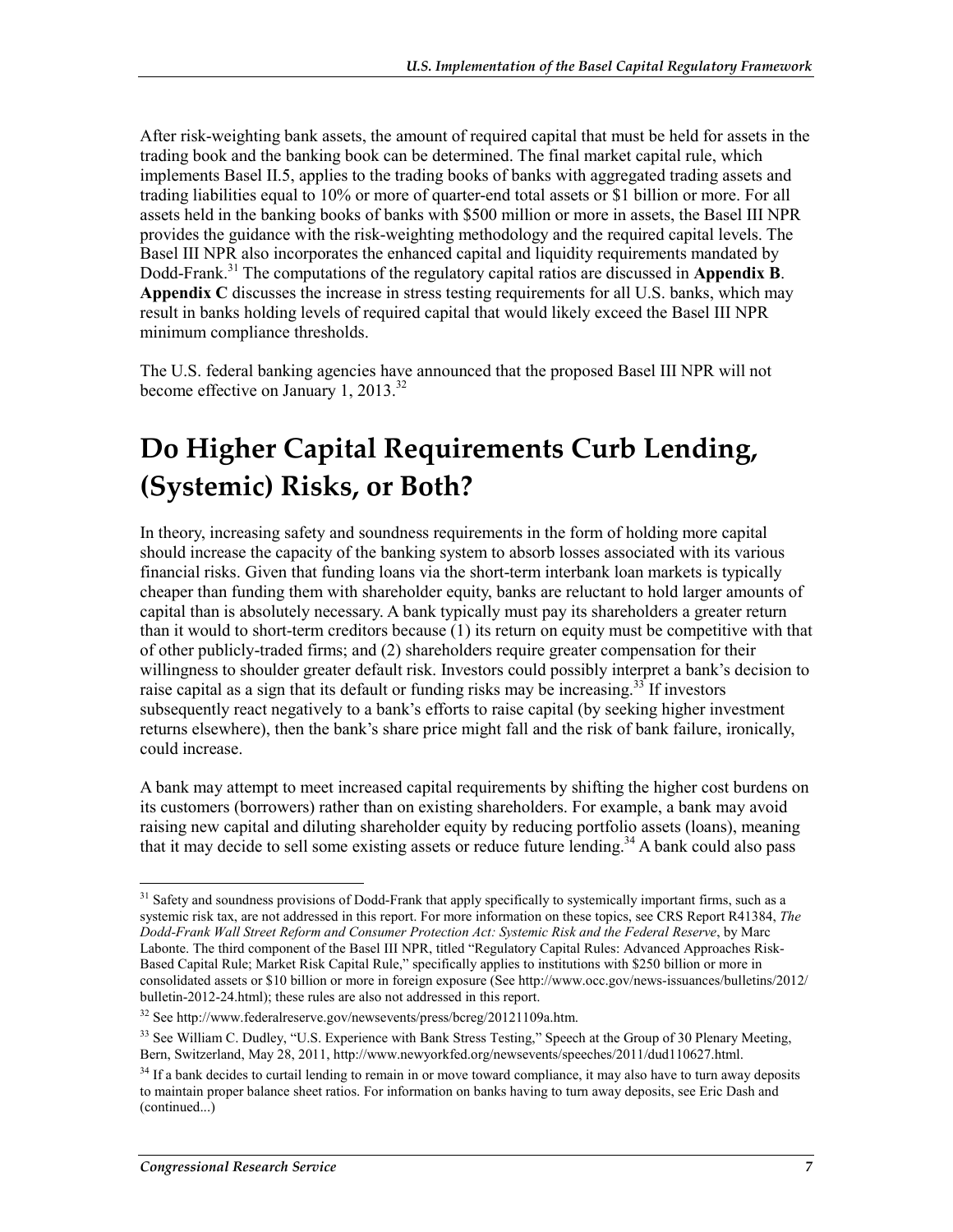its higher funding costs on to borrowers by increasing either lending rates or its strategic focus on higher interest rate (unsecured) lending. Hence, a bank must decide how to distribute the costs of higher capital requirements between its shareholders and customers. The distribution of those costs may dampen credit expansion and, therefore, slow the pace of economic recovery.

Although higher capital and stress testing (discussed in **Appendix C**) requirements may provide a larger cushion to absorb unexpected losses, the extent to which a systemic risk event can be mitigated is unclear. Prior to the recent financial crisis, many banks held more than enough capital to be considered well capitalized by regulatory standards.<sup>35</sup> Hence, holding precautionary capital did not necessarily restrain lending by the covered institutions. According to the "paradox of financial instability," the financial system appears at its most robust when it is actually most at risk.36 The evidence for the paradox is linked to the observation that bank capital is *procyclical*, meaning that it rises during healthy economic periods, when there are fewer defaults, and declines during financial downturns when defaults increase. $37$ 

Given this procyclicality, bank capital levels have been not so much a reliable predictor of a systemic event but have tended, instead, to be a lagging indicator of distress.<sup>38</sup> Ironically, excessive lending activity may arise when banking institutions grow overconfident (1) as a result of being well-capitalized and (2) as optimism grows with the exceptional performance of an asset used as collateral for loans.<sup>39</sup> Bank capital reserve holdings prior to the recent financial crisis may

 $\overline{a}$ 

37 Section 616 of Dodd-Frank requires U.S. banks to maintain a *countercyclical buffer*, which is defined and discussed in **Appendix B**, to address issues related to procyclical capital movements. Countercyclical capital buffers may increase the capacity of banks to absorb losses associated with an unexpected rise in defaults or encourage them to increase the cost of credit, which may dampen the demand for credit. In 2008, however, Spain experienced a property bubble and subsequent banking crisis despite the requirement of countercyclical capital buffers for Spanish banks. For more information, see Gabriel Jimenez, Steven Ongena, and Jose-Luis Peydro, et al., *Macroprudential Policy, Countercyclical Bank Capital Buffers and Credit Supply: Evidence from the Spanish Dynamic Provisioning Experiments*, Barcelona Graduate School of Economics, Working Paper 628, Barcelona, Spain, April 2012, http://research.barcelonagse.eu/tmp/working\_papers/628.pdf; and CRS Report R42377, *The Eurozone Crisis: Overview and Issues for Congress*, coordinated by Rebecca M. Nelson.

<sup>38</sup> For a discussion of the limitations of stress testing as early warning devices, see Claudio Borio, Mathias Drehmann, and Kostas Tsatsaronis, *Stress-Testing Macro Stress-Testing: Does It Live Up to Expectations*, Bank for International Settlements, Working Papers 369, Basel, Switzerland, January 2012, http://www.bis.org/publ/work369.htm.

39 See Franklin Allen and Douglas Gale, "Bubbles, Crisis, and Policy," *Oxford Review of Economic Policy*, vol. 15, no. 3 (1999) at http://finance.wharton.upenn.edu/~allenf/download/Vita/bubbles.pdf. For a discussion about overconfidence in the performance of mortgage assets stemming from overconfidence in rising house values, see Christopher L. Foote and Paul S. Willen, "The Subprime Mortgage Crisis," in *The New Palgrave Dictionary of Economics Online*, eds. Steven N. Durlauf and Lawrence E. Blume, Online Edition ed. (Palgrave Macmillan, 2011). In the recent banking crisis, institutions that experience large losses held high concentrations or were exposure to mortgage securities prior to the downturn in the housing market. See David Greenlaw, Jan Hatzius, and Anil K. (continued...)

<sup>(...</sup>continued)

Nelson D. Schwartz, "In Cautious Times, Banks Flooded With Cash," *New York Times*, October 24, 2011, http://www.nytimes.com/2011/10/25/business/banks-flooded-with-cash-they-cant-profitably-use.html?pagewanted=all; Paul Davis, "In Cash Glut, Banks Try to Discourage New Deposits," *American Banker*, July 2010, http://www.americanbanker.com/bulletins/-1023018-1.html.

<sup>35</sup> See http://www.imf.org/external/pubs/ft/wp/2010/wp10286.pdf. Large U.S. banking firms held significantly more equity capital than the minimum required by bank regulators under the Basel I requirements over the 1992 through 2006 period. See Allen N. Berger, Robert DeYoung, and Mark Flannery, *How Do Large Banking Organizations Manage Their Capital Ratio?*, The Federal Reserve Bank of Kansas City Economic Research Department, Research Working Paper 08-01, April 2008, http://www.kc.frb.org/Publicat/RESWKPAP/PDF/RWP08-01.pdf.

<sup>&</sup>lt;sup>36</sup> For a discussion of the paradox of financial stability, see Herve Hannon, "Towards a Global Financial Stability Framework," Speech at the 45<sup>th</sup> SEACEN Governors' Conference, Siem Reap province, Cambodia, February 2010, http://www.bis.org/speeches/sp100303.pdf?noframes=1.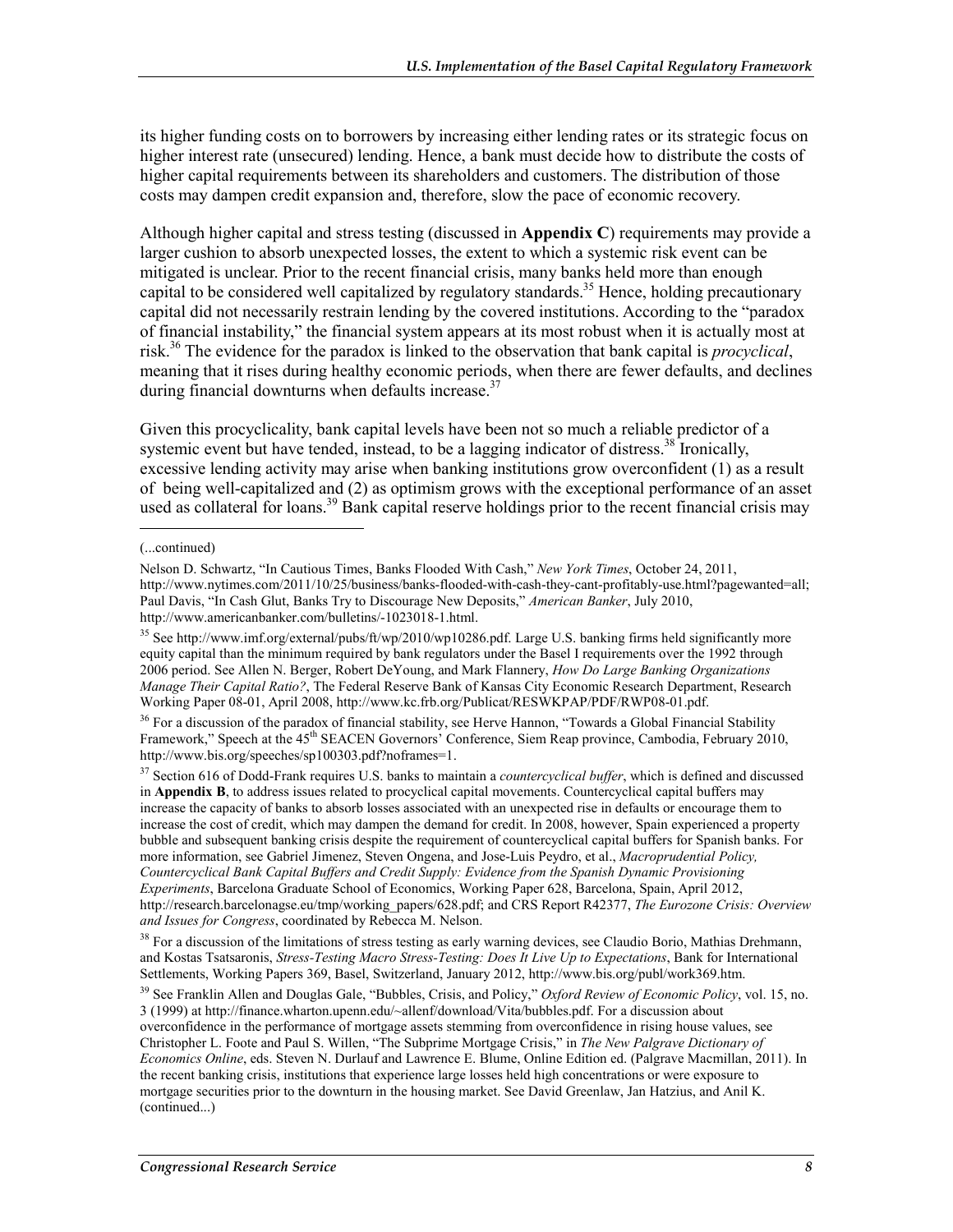arguably provide evidence that capitalization levels do not predict or prevent the occurrence of a systemic risk event. In light of many banking crises being explained by the bursting of asset bubbles, which have proven difficult for the Federal Reserve to identify and eliminate, a rise in the pace of aggregate lending activity (especially as lenders' credit risk exposures grow more correlated with the performance of a particular financial market) may arguably serve as a better indicator of vulnerability to a systemic risk event than higher capital requirements.<sup>40</sup>

Bank capital levels may also become more misleading or less effective at mitigating financial risks when a significant amount of lending occurs outside the regulated banking system. Prior to the recent financial crisis, many loans were originated by nonbank (nondepository) institutions and nonbank subsidiaries of bank holding companies; some nonbanks and securitizers that held mortgage loans were not subject to safety and soundness capital requirements.<sup>41</sup> When large amounts of lending activity occur outside of the regulated financial system, raising capital requirements on regulated depository institutions would not necessarily reduce overall financial risks in the economy.<sup>42</sup> Conversely, if non-bank lending activities substantially decline, then the influence of higher bank capital requirements on overall lending activity may increase, causing credit availability in the economy to become more contingent on (or sensitive to) changes in bank capitalization levels.43

<sup>(...</sup>continued)

Kashyap, et al., "Leveraged Losses: Lessons from the Mortgage Market Meltdown," Proceedings of the U.S. Monetary Policy Forum, 2008, http://research.chicagobooth.edu/igm/docs/USMPF\_FINAL\_Print.pdf.

<sup>40</sup> See Governor Ben S. Bernanke, "Asset-Price "Bubbles" and Monetary Policy," Remarks before the New York Chapter of the National Association for Business Economics, New York, NY, October 15, 2002, http://www.federalreserve.gov/boarddocs/speeches/2002/20021015/default.htm; and U.S. Department of the Treasury, Office of the Comptroller of the Currency, "Concentrations of Credit, Comptroller's Handbook," December 2011, http://www.occ.gov/publications/publications-by-type/comptrollers-handbook/Concentration-HB-Final.pdf.

<sup>&</sup>lt;sup>41</sup> Large complex financial institutions sponsored financial conduits that allowed mortgages to be financed off the balance sheets of supervised banks. Some critics argue that such off-balance-sheet activities would not have been able to occur had banks not been given permission to participate in a wider variety of financial activities. See Thomas M. Hoenig and Charles S. Morris, *Restructuring the Banking System to Improve Safety and Soundness*, Federal Reserve Bank of Kansas City, May 2011, http://www.kansascityfed.org/publicat/speeches/Restructuring-the-Banking-System-05-24-11.pdf. For more information on the supervision of Large Complex Banking Organizations, see Lisa M. DeFerrari and David E. Palmer, "Supervision of Large Complex Banking Organizations," *Federal Reserve Bulletin*, February 2001, pp. 47-57, at http://www.federalreserve.gov/pubs/bulletin/2001/0201lead.pdf.

<sup>42</sup> See CRS Report RS22722, *Securitization and Federal Regulation of Mortgages for Safety and Soundness*, by Edward V. Murphy.

<sup>&</sup>lt;sup>43</sup> The Federal Reserve attributes the tightening of credit to the disappearance of private-label mortgage securitizations, which may have been able to fund creditworthy borrowers unable to satisfy underwriting criteria set by Fannie Mae, Freddie Mac, or the Federal Housing Administration. See Chairman Ben S. Bernanke, "Housing Markets in Transition," Speech at the 2012 National Association of Homebuilders International Builders' Show, Orlando, FL, February 10, 2012, http://www.federalreserve.gov/newsevents/speech/bernanke20110210a.htm. Section 171 of Dodd-Frank, which requires the same minimum-leverage and risk-based capital requirements that apply to federally insured depository institutions to apply to bank holding companies and systemically significant nonbank financial companies, may reduce the funding advantages previously enjoyed by the non-banking sector relative to the bank sector, thus increasing the sensitivity of credit availability to changes in capital requirements.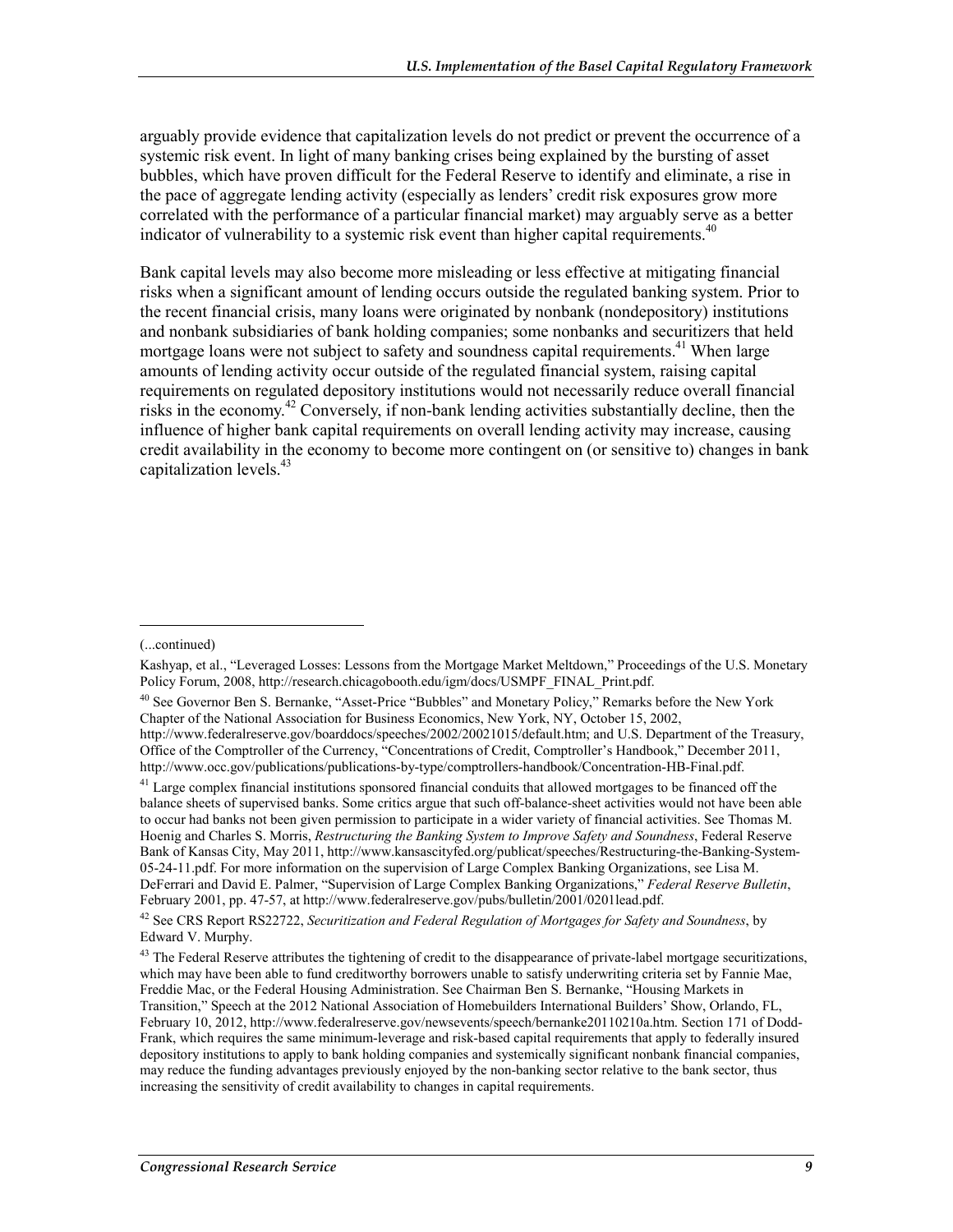## **Appendix A. Asset Risk-Weighting**

Capital adequacy regulation requires banks to hold enough reserves to maintain minimum levels of capital-asset ratios, which are generally defined as bank capital (e.g., common shareholder equity) in the numerator and bank assets in the denominator. Basel I introduced a risk-weighting system that weights (multiplies) the assets in the denominator of the capital-asset ratio by a factor that attempts to capture the relative credit or default risk of bank assets.<sup>44</sup> In the United States, bank assets are assigned into four categories (buckets) that receive fixed weights of 0%, 20%,  $50\%$ , and  $100\%$ , respectively.<sup>45</sup> The risk-weighting system arguably correlates lower credit risk with liquidity, as it typically assigns lower weights to more liquid assets and higher weights to less liquid assets. For example, cash and U.S. Treasury securities, which are liquid and considered to have zero default risk, receive a risk weight of 0%. These asset holdings would have no effect on a bank's portfolio capital-asset ratio. On the other hand, a loan secured by residential property receives a risk weight of 50%, and a commercial loan receives a risk weight of 100%. Loans with higher risk weights reduce the overall portfolio capital-asset ratio by increasing the size of the denominator. A bank holding a loan that is assigned 100% risk weight would be required to hold 8% of the value of that asset as capital. Should a bank decide to hold less cash and increase its holdings of higher yielding, less liquid loans, then its capital reserves must also increase for its capital-asset ratio to remain intact. Conversely, when capital-asset ratios are low, academic research has found that some banks will substitute toward low risk-weighted asset categories to restore the ratio.<sup>46</sup> The composition of a bank's asset portfolio, therefore, may be influenced by the fixed risk weights assigned to the various assets.

The Basel I weighting system arguably did not sufficiently differentiate among the degrees of risk. To illustrate, Basel I places the same capital charge on all commercial loans regardless of the differences in credit (default) risk. In other words, a bank would be required to hold the same percentage of capital against two commercial loans regardless if one were of relatively higher credit quality relative. Furthermore, the weighting system is unable to capture offsetting risk exposures. The capital surcharge is the same even though holding the loan with lower default risk may compensate for holding the higher risk loan. Hence, banks arguably have an incentive to make higher risk loans with potentially higher yields as opposed to those with lower yields.

Another concern regarding the Basel I weighting system is that banks would be incentivized to hold government securities (e.g., U.S. Treasuries) rather than extend loans where credit shortages may exist, particularly during economic downturns. The government securities of nations that are members of the Organization for Economic Co-operation and Development (OECD) receive a risk weight of 0%. Suppose capital-asset ratios fall below regulatory threshold levels during recessions after an increase in borrower loan defaults. If banks, as discussed earlier, previously had the incentive to hold lower quality loans during an expansionary economic period, they may decide to hold more OECD country sovereign debt rather than make new loans during

<sup>&</sup>lt;sup>44</sup> See "Minimum Capital Requirements" at http://www.bis.org/publ/bcbs128b.pdf; "Risk Weighting Assets" at http://www.fdic.gov/regulations/resources/directors\_college/sfcb/capital.pdf or http://www.ots.treas.gov/\_files/ 422020.pdf.

<sup>45</sup> See Roger W. Ferguson, Jr., "Capital Standards for Banks: The Evolving Basel Accord," *Federal Reserve Bulletin*, September 2003, pp. 395-405.

<sup>46</sup> See Patricia Jackson, coordinator, *Capital Requirements and Bank Behaviour: The Impact of the Basle Accord*, Bank for International Settlements, Basle Committee on Banking Supervision Working Papers, Basle, Switzerland, April 1999, pp. 1-59, http://www.bis.org/publ/bcbs\_wp1.pdf.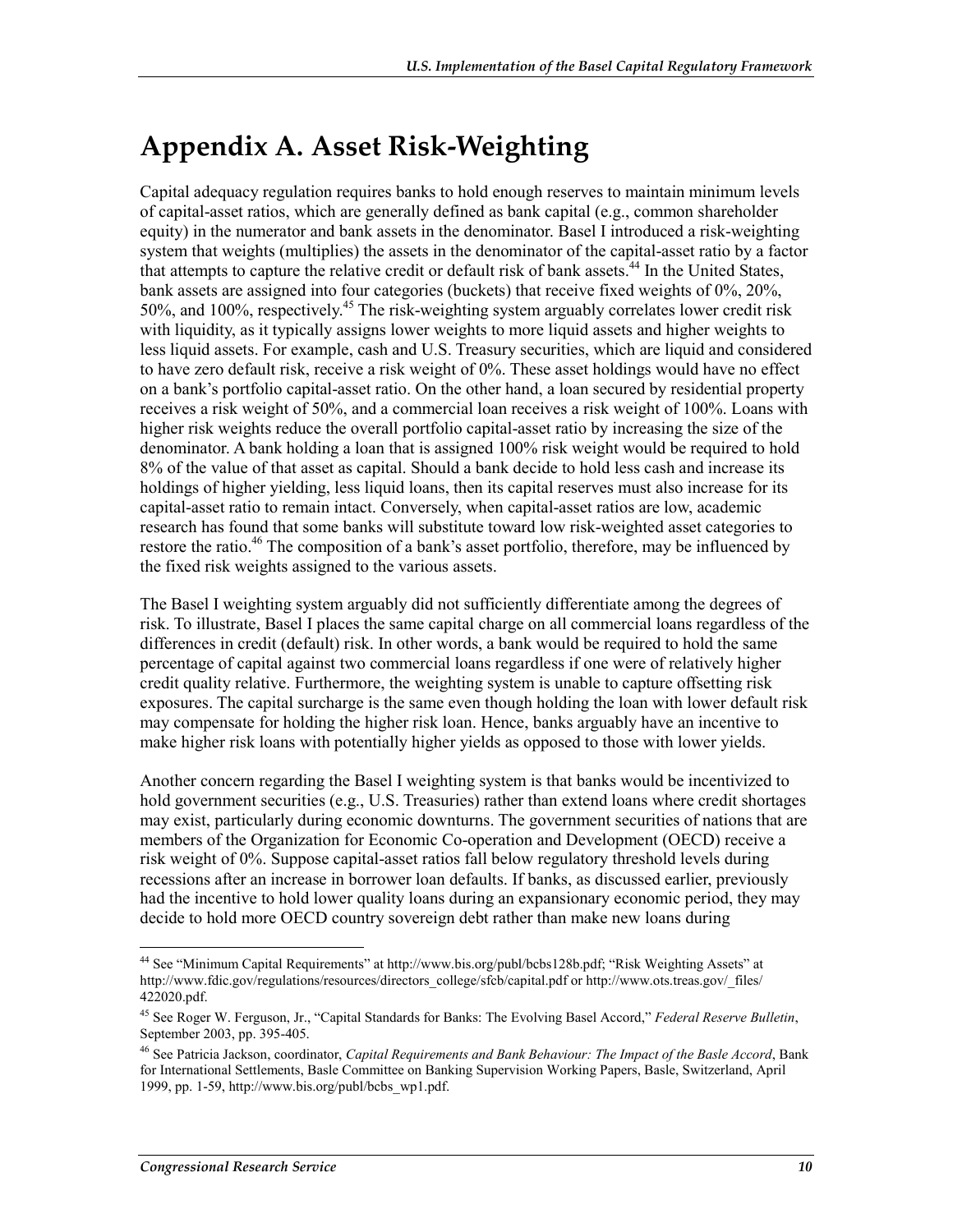recessionary periods to keep capital-asset ratios in compliance. These actions may further curtail lending to segments where more severe credit shortages may exist, such as in non-OECD emerging market economies or in the private sector when entering the recovery phase of a business cycle.<sup>47</sup> Hence, the Basel I weighting system that relies on fixed weights results in "procyclical" capital requirements, which means they may incentivize excessive risk taking during expansions and discourage credit availability during economic downturns.<sup>48</sup> A bank's risk exposure may also be *understated* should the default risk of OECD country sovereign (debt) securities increase.<sup>49</sup>

Basel II revised the weighting system to allow for more risk differentiation, specifically by adding more risk weight categories. Given that fixed weights do not vary when financial risks change, Basel II also proposed the use of external credit assessments or ratings to support the determination of the appropriate risk weight assignment.<sup>50</sup> For example, suppose a Nationally Recognized Statistical Rating Organization (NRSRO) gave its highest investment grade rating to a security that still receives a 100% risk weight under Basel I. The highly rated security could receive a 20% risk weight under Basel II, which arguably better reflects the high credit quality. A residential mortgage that would have received a 50% risk weight under Basel I could receive a higher risk weight if the borrower has a high loan-to-value ratio (or made a low downpayment). Second or junior mortgage liens receive higher risk weights than primary mortgage liens. The use of mortgage insurance or other financial insurance such as credit default swaps to mitigate credit risk on some loans may reduce the risk weights assigned to those loans.

Given that Dodd-Frank removes the use of NRSRO credit ratings, the Basel III NPR proposes use of a risk-weighting system that allows for more risk differentiation than Basel I. For example, under the Basel I risk-weighting system, a mortgage could receive a risk weight of 50%. Hence, a mortgage loan of \$200,000 would have a risk-weighted asset value of  $$100,000$ .<sup>51</sup> Under the Basel III NPR, however, the assignment of a risk weight depends upon the loan type and the amount of borrower's equity in the property. The risk weights range from 35% to 100% for a more traditional first lien residential mortgage that has been prudently underwritten,<sup>52</sup> and the range is 100% to 200% for higher risk mortgages (e.g., mortgages with negative amortization features, no documentation); the final weight assigned is inversely related to the amount of the borrower's equity. Although the Basel III NPR risk-weighting system has a greater array of risk

<sup>47</sup> See Bryan J. Balin, *Basel I, Basel II, and Emerging Markets: A Nontechnical Analysis*, The Johns Hopkins University School of Advanced International Studies, Washington, DC, May 2008, http://www.policyarchive.org/ handle/10207/bitstreams/11484.pdf. For more information about OECD, see http://www.oecd.org/home/ 0,2987,en\_2649\_201185\_1\_1\_1\_1\_1,00.html.

<sup>48</sup> Jose L. Fillat and Judit Montoriol-Garriga, *Addressing the Pro-cyclicality of Capital Requirements with a Dynamic Loan Loss Provision System*, Federal Reserve Bank of Boston, Working Paper No. QAU10-4, September 15, 2010, http://www.bostonfed.org/bankinfo/qau/wp/2010/qau1004.pdf.

<sup>49</sup> See CRS Report R41167, *Greece's Debt Crisis: Overview, Policy Responses, and Implications*, coordinated by Rebecca M. Nelson and CRS Report R41955, *Standard & Poor's Downgrade of U.S. Government Long-Term Debt*, by Mark Jickling.

<sup>50</sup> See *Part 2: The First Pillar—Minimum Capital Requirements*, Bank for International Settlements, http://www.bis.org/publ/bcbs128b.pdf.

 $<sup>51</sup>$  For an example of Basel I risk weighting and total capital charges of an entire sample bank balance sheet, see</sup> Appendix of CRS Report R42574, *Credit Union Commercial Business Lending: Key Issues for Legislation in the 112th Congress*, by Darryl E. Getter.

 $52$  For a discussion of criteria that would satisfy prudent underwriting in the mortgage market, see CRS Report R42056, *Ability to Repay, Risk-Retention Standards, and Mortgage Credit Access*, by Darryl E. Getter.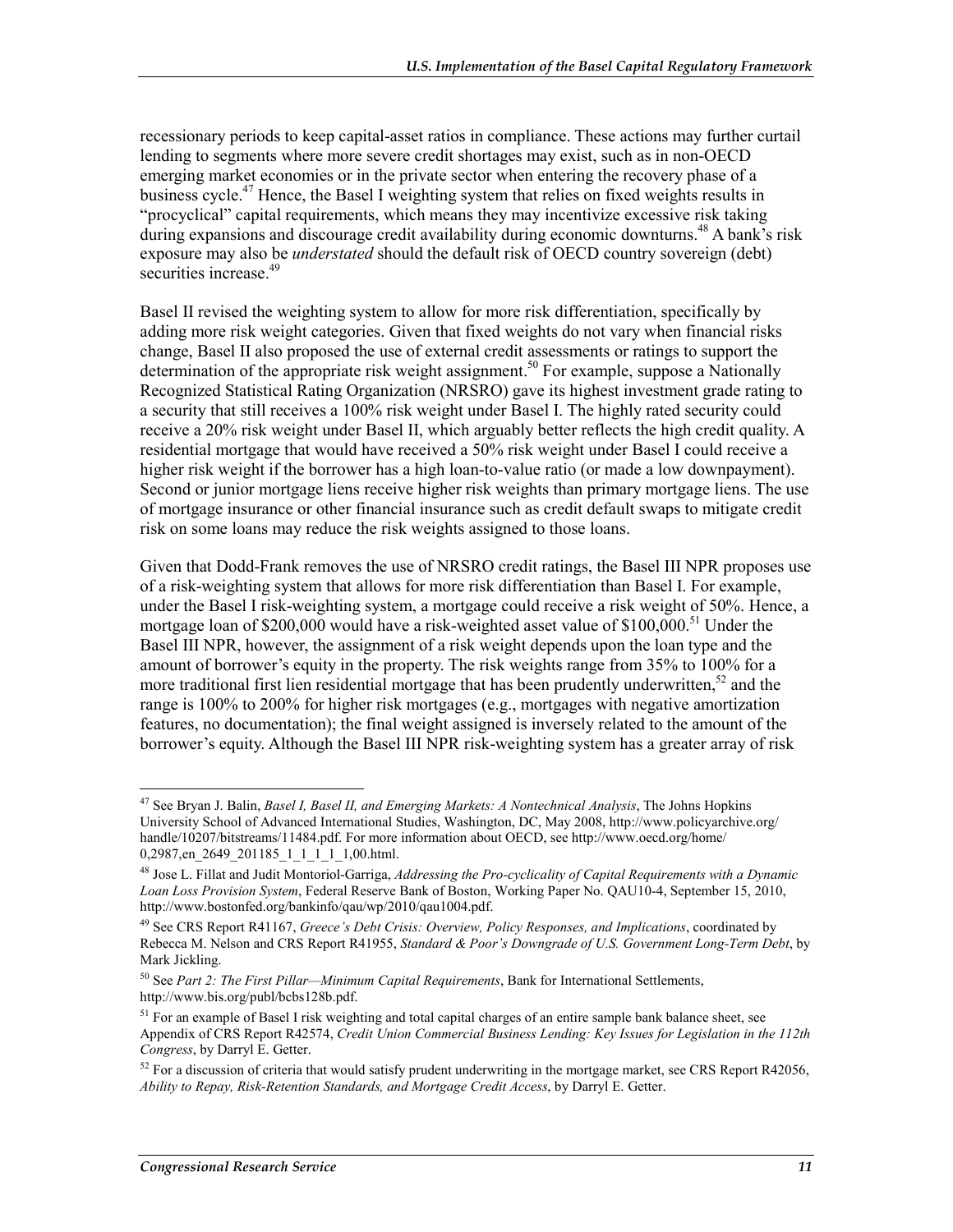weights to differentiate among the degrees of risk, it would still provide procyclical lending incentives for the banking system as previously discussed.

After the value of the risk-weighted asset has been computed, the next step is to multiply the value by the *capital charge* to determine the capitalization requirement. Suppose a borrower purchases a \$250,000 home and obtains a \$200,000 mortgage, which means the borrower has 20% equity in the property. According to the Basel III NPR, the \$200,000 would receive a 50% risk weight, and the value of the risk-weighted asset would be \$100,000. For the bank to be *adequately capitalized*, it would need to hold total risk-based capital in the amount of \$8,000 (8% capital charge \*\$100,000) on this loan; to be *well-capitalized*, it would need to hold total riskbased capital in the amount of \$10,000 (10% capital charge \*\$100,000). This example uses only one loan; but the entire balance sheet of a bank is typically risk weighted prior to applying the capital charges, which are discussed in more detail in **Appendix B**.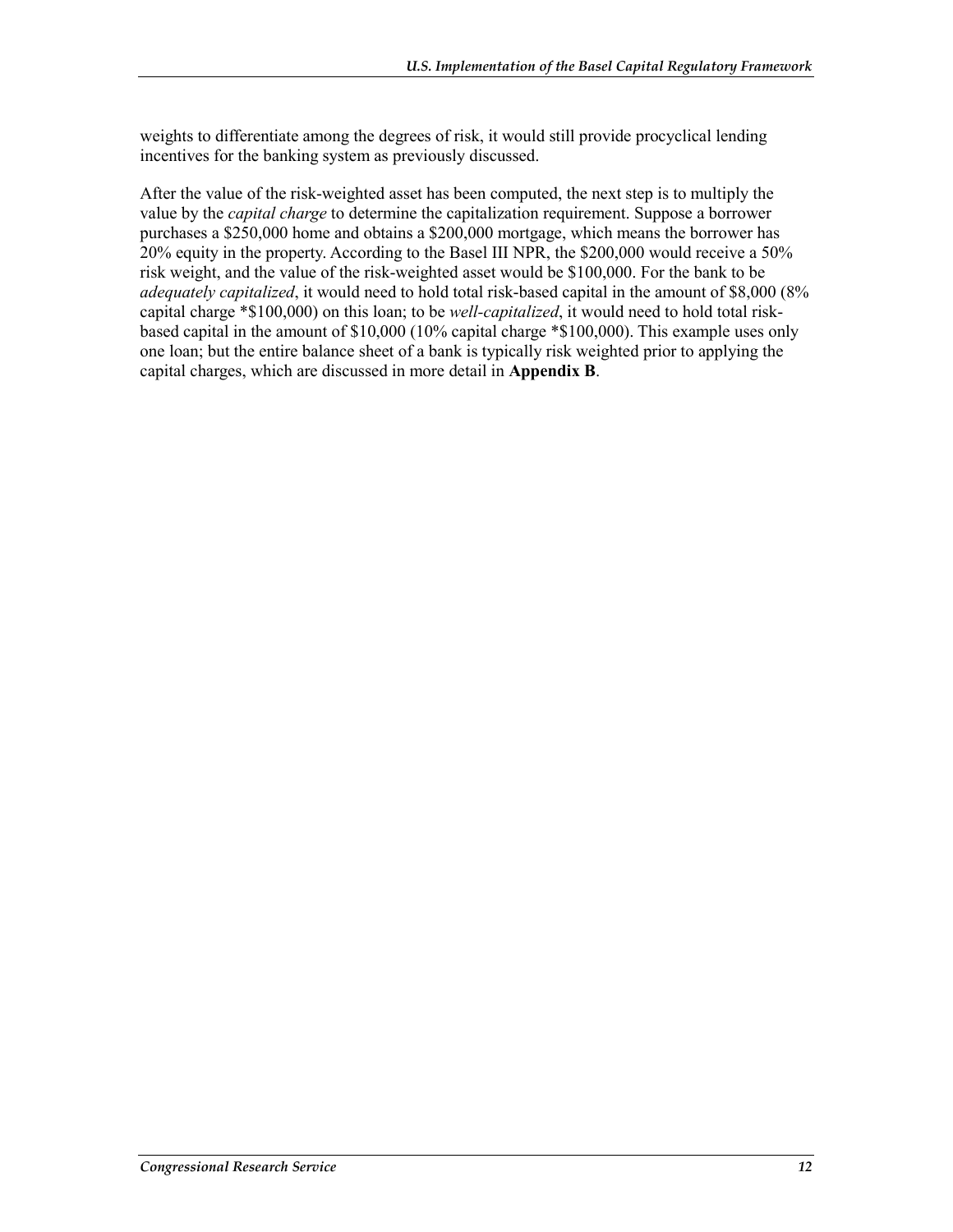## **Appendix B. Capital Charges and Regulatory Ratios**

Basel III, Pillar  $1<sup>53</sup>$  modifies the regulatory capital and liquidity requirements established in Basel I and Basel II, generally in the direction of requiring more and higher quality capital.<sup>54</sup> Specifically, the regulatory reform package revises the definition of Tier 1 capital; increases the amount of common tangible equity held as minimum regulatory capital; establishes a capital conservation buffer; introduces a countercyclical capital buffer; introduces a leverage ratio; and introduces two new liquidity ratios—the liquidity coverage ratio and the net stable funding ratio. The regulatory ratios, sometimes referred to as capital charges, are explained in more detail below. The quantitative requirements and phase-in schedules for Basel III were approved by the 27-member jurisdictions and 44 central banks and supervisory authorities on September 12, 2010.

### **Stricter Definition of Capital, Higher Requirements**

Under Basel III, the definition of Tier 1 capital will be defined more narrowly than at this time. To raise the quality, consistency, and transparency of regulatory capital, the committee determined that Tier 1 capital must consist predominantly of common equity and retained earnings. The financial crisis demonstrated that the resources to cushion against credit losses and write-downs came out of retained earnings, which is a part of a bank's tangible equity base. Hence, the Tier 1 capital definition is now closer to the definition of tangible common equity ratio, which must be above 2% for a bank not to be considered critically undercapitalized.<sup>55</sup> In addition to tangible common equity, the central bank governors added mortgage servicing rights, deferred tax assets, and holdings in other financial institutions to be part of Tier 1. These three assets are considered very liquid and can be sold to offset unexpected losses. These assets, however, should not exceed in aggregate more than 15% of a bank's Tier 1 capital. This requirement limits dilution of the amount of common tangible equity in Tier 1 capital.

To comply with Basel III, banks must meet a minimum common equity capital requirement of 4.5% by January 1, 2015, up from the Basel II level of 2%. On September 12, 2010, the Basel Committee on Banking Supervision (BCBS) approved a capital requirement policy that would increase the total minimum capital requirement (sum of Tier 1 and Tier 2) to 8% by January 1, 2015, three quarters of which must be Tier 1 capital. By 2019, the total minimum total capital requirement will increase from 8.0% to 10.5% at the rate of 0.0625% per year beginning in January 1, 2016.

<u>.</u>

<sup>&</sup>lt;sup>53</sup> Basel II introduced the concept of three regulatory pillars. Pillar 1 contains the methodology for calculating the minimum capital requirements for banks, among other requirements. Pillars 2 and 3 of Basel II were added to monitor the rise of unintended outcomes. The second pillar requires banks to maintain management mechanisms to conduct ongoing internal self-evaluation of their risk exposures and compliance with the minimum regulatory capital requirement. The third pillar facilitates market discipline and reporting. Specifically, pillar 3 addresses problems with operational risks, which include internal operation failures, such as poor accounting, legal and compliance failures, poor and fraudulent managers and traders, and security failures.

<sup>54</sup> See Basel Committee on Banking Supervision, *Strengthening the Resilience of the Banking Sector*, December 2009, http://www.bis.org/publ/bcbs164.pdf. This document was an expanded and updated version of an earlier document entitled Basel Committee on Banking Supervision, *Enhancements to the Basel II Framework*, July 2009, http://www.bis.org/publ/bcbs157.pdf.

<sup>&</sup>lt;sup>55</sup> See the definition of "Risk-Based Capital Groups" in the glossary of any FDIC Quarterly Banking Report, http://www2.fdic.gov/qbp/qbpSelect.asp?menuItem=QBP. The tangible common equity ratio is defined as the ratio of a bank's common equity divided by its tangible assets.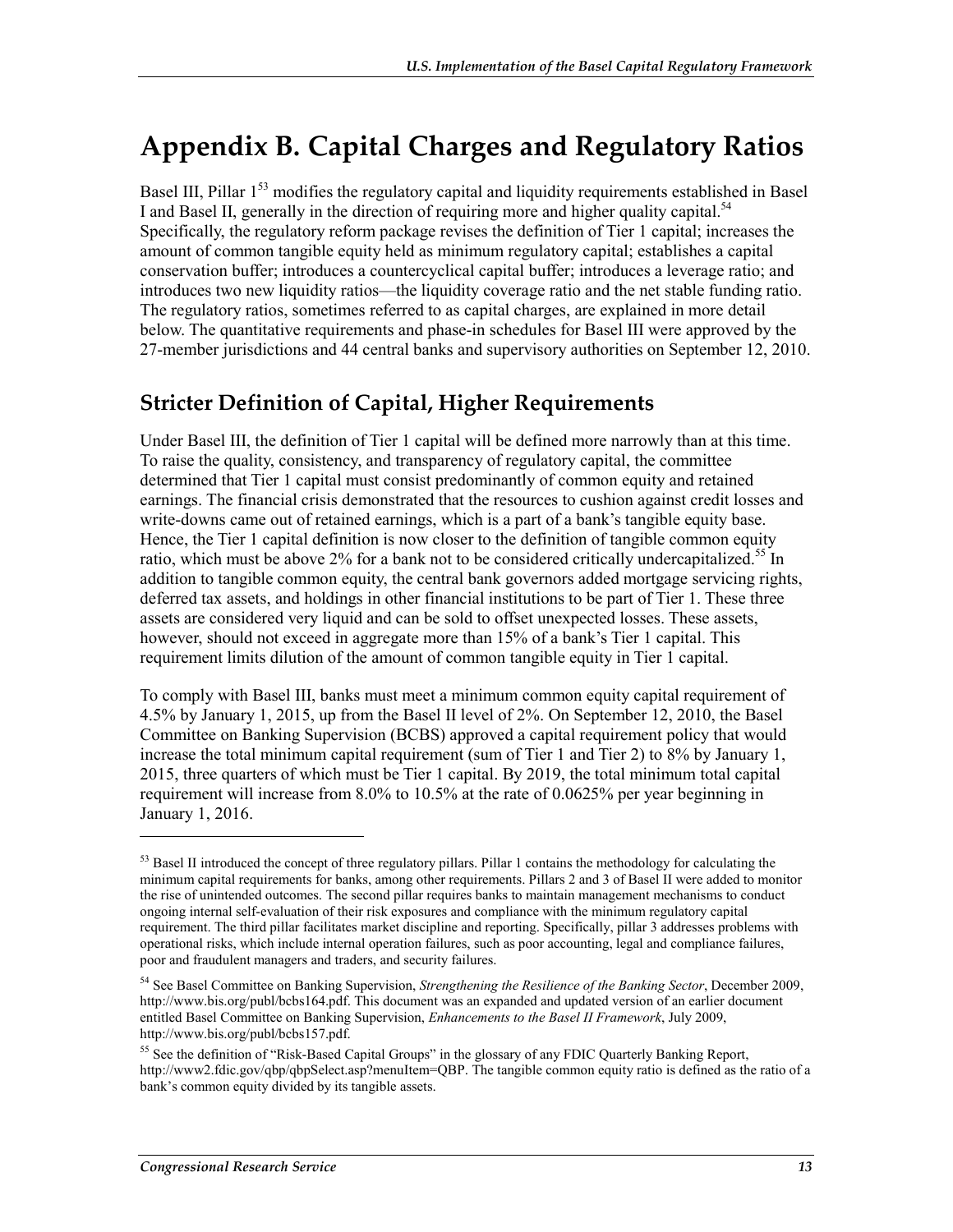### **Capital Conservation Buffer**

The BCBS established a capital conservation buffer to encourage banks to build capital buffers outside periods of financial stress that can be drawn down should their assets deteriorate, thus improving their resiliency to unanticipated losses. The minimum amount of the conservation buffer in Basel III is 2.5% of the banks' risk-weighted assets. The capital held in this buffer must be Tier 1 capital. Building this buffer to meet the requirement may occur by reducing discretionary distribution of earnings, dividend payments, and salary bonus payments. According to Basel III, regulators should forbid banks from distributing capital when banks have depleted their capital buffers.

On September 12, 2010, the BCBS agreed to set the capital conservation buffer at 2.5% of riskweighted assets to cushion against future periods of stress. The 2.5% capital conservation buffer must consist mostly of common tangible equity. The conservation buffer would increase in increments of 0.625% annually. On January 1, 2016, the conservation buffer must be 0.625 and then rise to 2.5% by January 1, 2019.

### **Countercyclical Capital Buffer**

Lending can grow disproportionately when economic activity is expanding and contract when economic activity is contracting, thus feeding and exacerbating the business cycle. On September 12, 2010, the BCBS established a countercyclical buffer that would equal between 0 and 2.5% of a bank's total risk-weighted assets and consist of common equity or other fully loss absorbing capital. The buffer would grow during economic expansions and decrease during contractions. National regulatory authorities will be allowed to determine when lending growth poses a risk to the stability of the financial system and when a countercyclical capital buffer requirement would be necessary.<sup>56</sup> Section 616 of Dodd-Frank requires a countercyclical buffer for all U.S. banks, similar to the countercyclical capital buffer contained in Basel III.

#### **Leverage Ratio**

The leverage ratio is defined as gross capital divided by the average total consolidated on-balance sheet assets. Unlike the Tier 1 and Tier 2 capital ratios, the leverage ratio does not depend upon risk weights. The logic behind this ratio is to illuminate financial risks that could be assigned lower weights and still translate into substantial losses. For example, a bank may guarantee payment to a creditor in the event a debt obligation fails to be repaid by a third-party borrower (who requests the bank's guarantee). Given that the third-party loan would not be held in the bank's portfolio, bank loan guarantees would be assigned a much lower weight relative to the loans held in portfolio, yet the bank would be exposed to off-balance sheet default risks. Hence, the leverage ratio assigns the same level of credit risk to all assets (e.g., loans held in portfolio, asset-backed securities, credit-risk guarantees). Banks would be required to maintain a leverage

<sup>&</sup>lt;sup>56</sup> The committee also supports the International Accounting Standard Board plans to issue a set of high level guiding principles that would promote an expected loss approach, which is also less procyclical than the current incurred loss approach. See http://www.bis.org/publ/bcbs164.pdf, p. 8.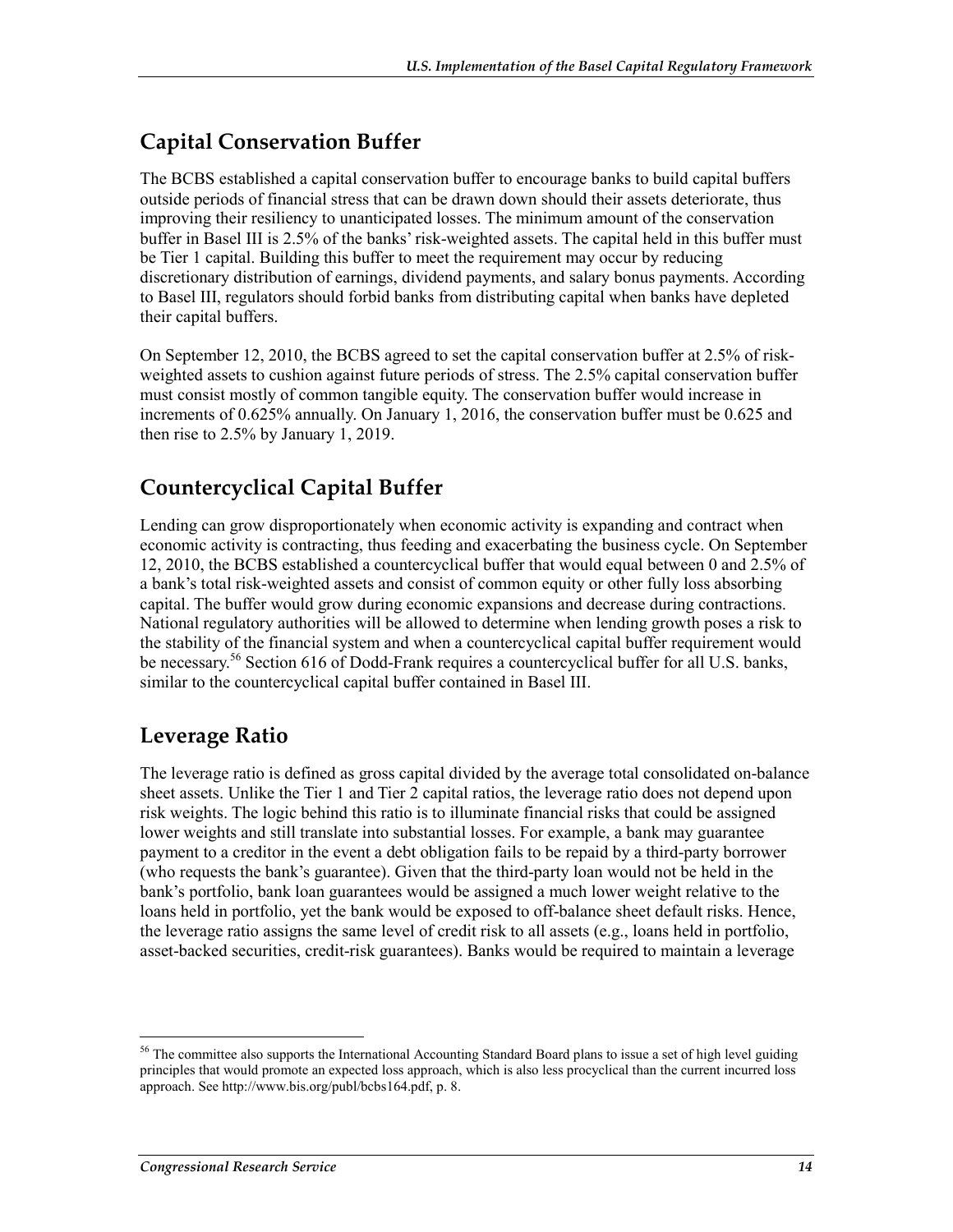ratio of 3%, which would serve as a capital backstop and ensure that capital does not fall below a minimum threshold. $57$ 

On July 26, 2010, the BCBS announced a plan to phase in a leverage ratio requirement rather than to approve a specific leverage ratio. During the observation period, the committee plans to put in place rigorous reporting processes to monitor the ratio. Based on the results, adjustment will be made in the first half of 2017 and a minimum leverage ratio will be determined on January 1, 2018.

Section 165 of Dodd-Frank has a leverage requirement; however, this requirement differs from the leverage ratio requirement proposed under Basel III. The term leverage ratio under Basel III refers to an unweighted capital-asset ratio; Dodd-Frank uses the term to refer to a debt-to-equity ratio. Dodd-Frank requires that bank holding companies and nonbank financial companies supervised by the Federal Reserve maintain a debt-to-equity ratio of no more than 15-to-1.

Section 115(c) of Dodd-Frank required the Financial Stability Oversight Council (FSOC) to study the use of contingent capital instruments for capital regulation. Contingent capital instruments are bonds with scheduled principal and interest payments that would automatically be converted into equity (or written down) after the occurrence of a predetermined event, thus reducing a bank's liabilities relative to its equity during a period of distress. The FSOC recommends further study on the use of contingent capital instruments rather than implementation at this time.<sup>58</sup>

### **Two New Liquidity Risk Measures: Liquidity Coverage Ratio, Net Stable Funding Ratio**

One definition of liquidity is the ability to sell an asset immediately for its original face or book value without incurring losses or significant transaction fees.<sup>59</sup> Bank portfolios generally consist of illiquid assets (longer-term loans) that are funded by shorter-term loans that must be renewed continuously until the longer-term customer loans are fully repaid. Episodes of uncertainty can cause increases in short-term rates relative to long-term rates, which can translate into distress for financial institutions. For example, institutions holding large amounts of illiquid assets may suddenly find themselves competing to borrow the liquid assets of other institutions, even for a short period of time, which drives up short-term rates. A bank may want to liquidate its holdings of asset-backed securities, but if other banks simultaneously make similar financial decisions, the market for such securities may consist of many sellers and few willing buyers. In both cases, even if banks have sufficient capital reserves and are still considered solvent, the scarcity of liquid funds would result in problems repaying short-term funding obligations. Hence, in addition to having sufficient capital to absorb some loan defaults (credit risk), banks need sufficient amounts of liquidity to buffer against unanticipated reversals in cash flow that could result in asset "fire sales," a phenomenon which occurred in 2007 and into 2008.<sup>60</sup> The BCBS, therefore, introduced two new liquidity risk measures to improve resilience to liquidity stress.<sup>61</sup>

 $57$  For more discussion of the leverage ratio, see http://www.bis.org/publ/bcbs165/splr.pdf.

<sup>&</sup>lt;sup>58</sup> See Financial Stability Oversight Council, Report to Congress on Study of a Contingent Capital Requirement for Certain Nonbank Financial Companies and Bank Holding Companies, July 2012, http://www.treasury.gov/initiatives/ fsoc/Documents/Co%20co%20study[2].pdf.

 $59$  Economists have various definitions of liquidity rather than a single consensus definition.

 $60$  See Greenlaw, Hatzius, and Kashyap et al., "Leveraged Losses: Lessons from the Mortgage Market Meltdown," (continued...)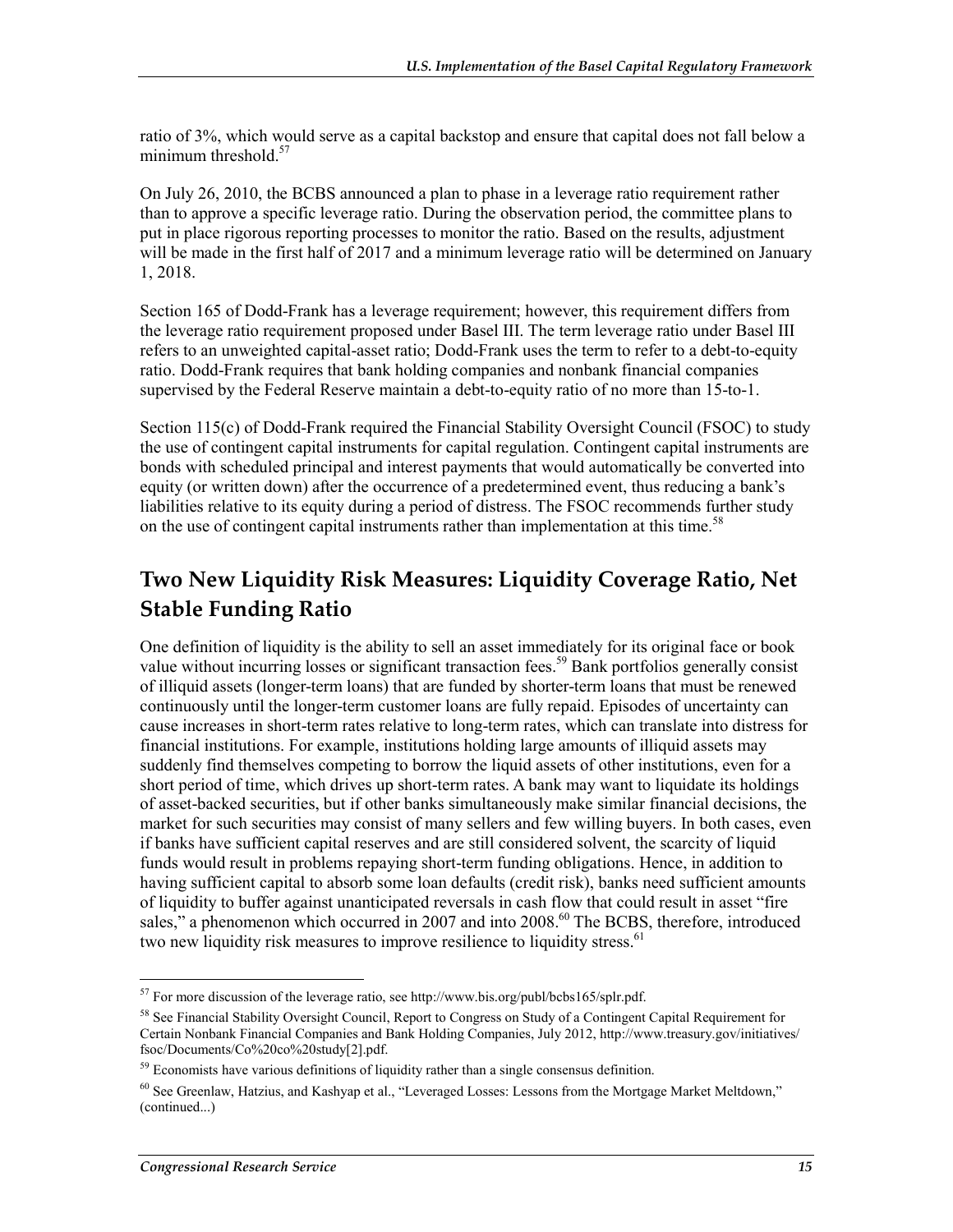On September 12, 2010, the BCBS established the 30-day liquidity coverage ratio requirement to promote short-term resilience to potential liquidity disruptions. The numerator of the liquidity coverage ratio consists of a bank's stock of high-quality liquid assets, generally government securities and cash, and the denominator measures net cash outflows over a 30-day time period. An observation period began on January 1, 2011, and is set to end in December 2014. During the observation period, the committee plans to monitor the ratio and review the effect on financial markets, credit extensions and economic growth. Based on the results, the minimum liquidity coverage ratio is to be determined and made effective on January 1, 2015.

The BCBS also established the net stable funding ratio (NSFR) to encourage banks to rely upon medium- and longer-term funding of its longer-term loans as opposed to relying primarily upon short-term funding. The numerator of the NSFR would be computed using banks' "available stable funding sources" (ASF) in the numerator divided by assets that "require stable funding" (RSF) in the denominator. The ASF in the numerator would be calculated as the sum of a bank's liabilities and capital using ASF weights. Bank capital would receive a 100% ASF weight; consumer deposits liabilities would receive 70% ASF weight; and shorter-term liabilities would receive lower or 0% ASF weights. In other words, available stable funding sources with longer maturities would be assigned higher weights than those with shorter maturities. The RSF in the denominator would be calculated as the sum of the bank's assets using RSF weights. Cash assets do not require funding and would receive a 0% RSF weight. Loans that mature in less than a year require funding and would receive an 85% RSF; loans that take a year or longer to mature would receive a 100% RSF. In other words, assets that require stable funding receive higher weights the longer they must be funded. The NSFR cannot be lower than 100%. Hence, a bank must either increase its capital reserves if it chooses to fund longer-term consumer loans with sequences of shorter-term loans, or it must diversify the maturities of its own shorter-term borrowings to maintain a NSFR of 100%. The NSFR will not be introduced as a minimum requirement in Basel III until 2018.

On November 4, 2011, Federal Reserve Governor Daniel K. Tarullo indicated that the banking regulatory agencies were making recommendations for changes to the liquidity coverage ratio and mentioned other liquidity alternatives.<sup>62</sup> The liquidity coverage ratio has come under scrutiny, particularly because banks may have to substitute away from originating higher yielding, illiquid loans to hold more lower yielding, liquid assets.<sup>63</sup> The profitability of lending may be impaired, given that compliance may require making fewer loans or funding with longer-term borrowings. In addition, if the banking system held enough highly liquid U.S. Treasury securities to satisfy the liquidity coverage ratio requirements, other financial and non-financial entities may experience a shortage of liquid securities. Moreover, the entire banking system would be more susceptible to a systemic risk crisis if it had a large concentration of liquid (Treasury) holdings that suddenly experienced an increase in credit risk. Hence, the liquidity ratios will have longer time horizons

<sup>(...</sup>continued)

Proceedings of the U.S. Monetary Policy Forum, 2008, http://research.chicagobooth.edu/igm/docs/ USMPF\_FINAL\_Print.pdf.

<sup>61</sup> This regulatory action may also be considered *macroprudential* in nature given that it would act to alleviate funding pressures that could affect the entire financial system and result in a systemic risk event. See CRS Report R40417, *Macroprudential Oversight: Monitoring Systemic Risk in the Financial System*, by Darryl E. Getter.

<sup>62</sup> See Governor Daniel K. Tarullo, *The International Agenda for Financial Regulation*, Board of Governors of the Federal Reserve System, Speech Delivered at the American Bar Association Banking Law Committee Fall Meeting, Washington, DC, November 4, 2011, http://www.federalreserve.gov/newsevents/speech/tarullo20111104a.htm.

<sup>63</sup> See http://www.bis.org/publ/bcbs165/spl.pdf.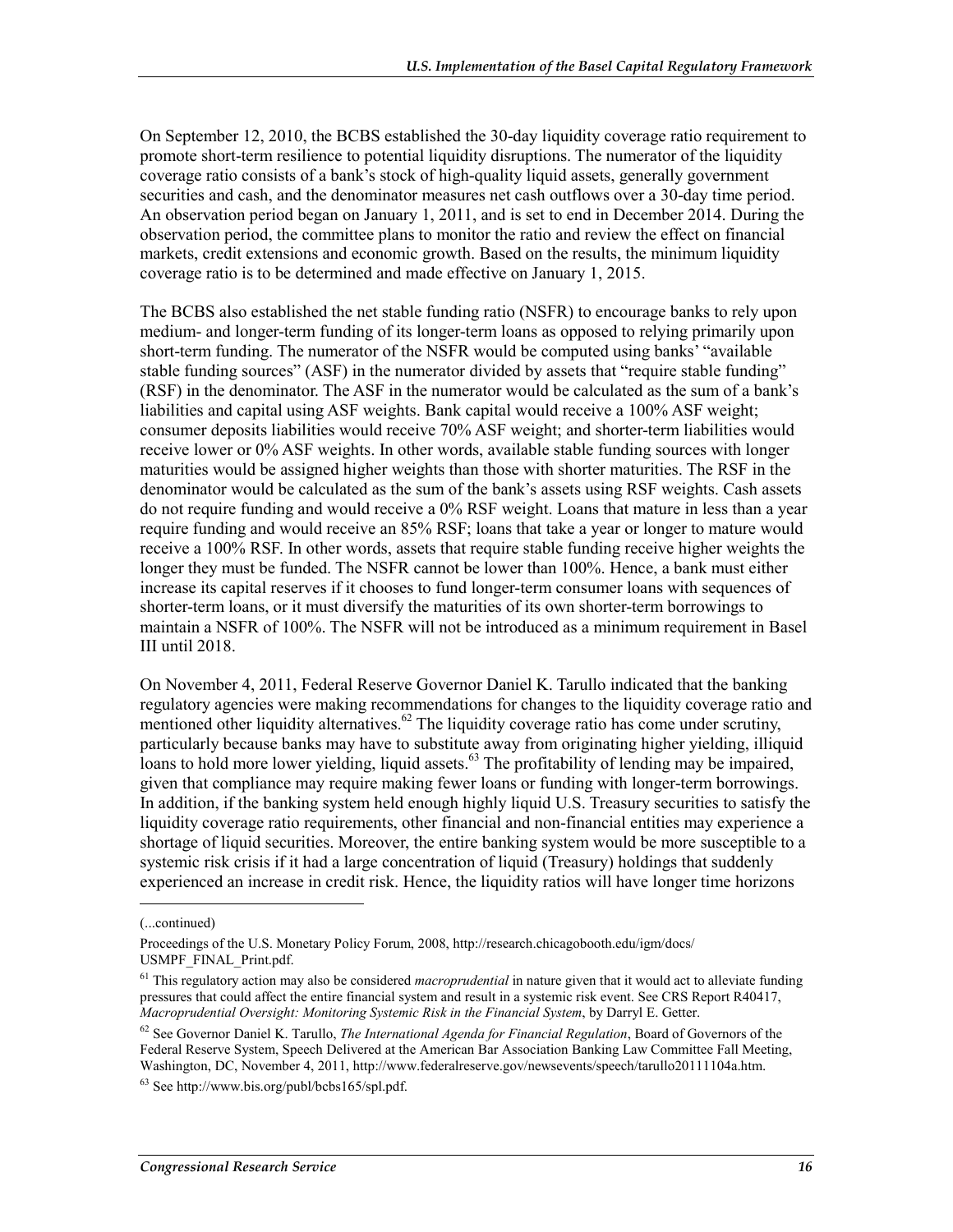prior to implementation while bank regulatory officials, as well as the BCBS, assess the impact of these requirements on financial markets and make further modifications.

**Table B-1** summarizes the Basel III minimum capital requirements and phase-in arrangements. Generally speaking, a bank in compliance with these capital charges would be considered *adequately capitalized*. In other words, the bank has satisfied the minimum levels of capitalization. A bank would need to exceed the capitalization standards in **Table B-1** to be considered *well-capitalized*, and federal regulators have also defined the criteria necessary to achieve that designation.<sup>64</sup> A bank that does not satisfy the minimum capitalization requirements would receive a *prompt corrective action* notice from its primary regulator, which may include penalties and other restrictions.

|                                                                                                         |      |      |      |      | Years |        |      |       |      |
|---------------------------------------------------------------------------------------------------------|------|------|------|------|-------|--------|------|-------|------|
| <b>Pillar I Requirements</b>                                                                            | 2011 | 2012 | 2013 | 2014 | 2015  | 2016   | 2017 | 2018  | 2019 |
| Minimum Common Equity<br>Capital Ratio                                                                  |      |      | 3.5  | 4.0  | 4.5   | 4.5    | 4.5  | 4.5   | 4.5  |
| Minimum Tier   Capital                                                                                  |      |      | 4.5  | 5.5  | 6.0   | 6.0    | 6.0  | 6.0   | 6.0  |
| Minimum Total (Tier I +<br>Tier 2) Capital (row 3)                                                      |      |      | 8.0  | 8.0  | 8.0   | 8.0    | 8.0  | 8.0   | 8.0  |
| Minimum Conservation<br>Buffer (row 4)                                                                  |      |      |      |      |       | .0625  | 1.25 | 1.875 | 2.5  |
| Minimum Total Capital<br><b>+ Conservation Buffer</b><br>(sum of rows 3 & 4)                            |      |      | 8.0  | 8.0  | 8.0   | 8.625  | 9.25 | 9.875 | 10.5 |
| Optional: Minimum<br>Countercyclical Buffer<br>(row 6)                                                  |      |      |      |      |       | .0625  | 1.25 | 1.875 | 2.5  |
| Minimum Total Capital<br>+ Conservation +<br><b>Countercyclical Buffers</b><br>(sum of rows 3, 4, 8, 6) |      |      | 8.0  | 8.0  | 8.0   | 8.6875 | 10.5 | 11.75 | 13.0 |
| Leverage Ratio                                                                                          | Mon. |      |      |      |       |        |      | Req.  |      |
| Liquidity Coverage Ratio                                                                                | Mon. |      |      |      | Req.  |        |      |       |      |
| Net Stable Funding Ratio                                                                                |      | Mon. |      |      |       |        |      | Req.  |      |

#### **Table B-1. Basel III Pillar I Requirements and Phase-in Arrangements**

(all dates as of January 1; in percentages)

**Source:** Basel Committee on Banking Supervision, Group of Governors and Heads of supervision announces higher global minimum Standard, September 12, 2010, p. 7.

**Notes:** Monitor "Mon." = observation period begins, Require "Req." = introduction of minimum standard. (Ref. No: 35/2010)

<sup>64</sup> See http://www.federalreserve.gov/newsevents/press/bcreg/bcreg20120607a1.pdf, Table 6—Proposed PCA (Prompt Corrective Action) Levels for Insured Depository Institutions not Subject to the Advanced Approaches Rule for determining whether a bank is adequately capitalized or undercapitalized.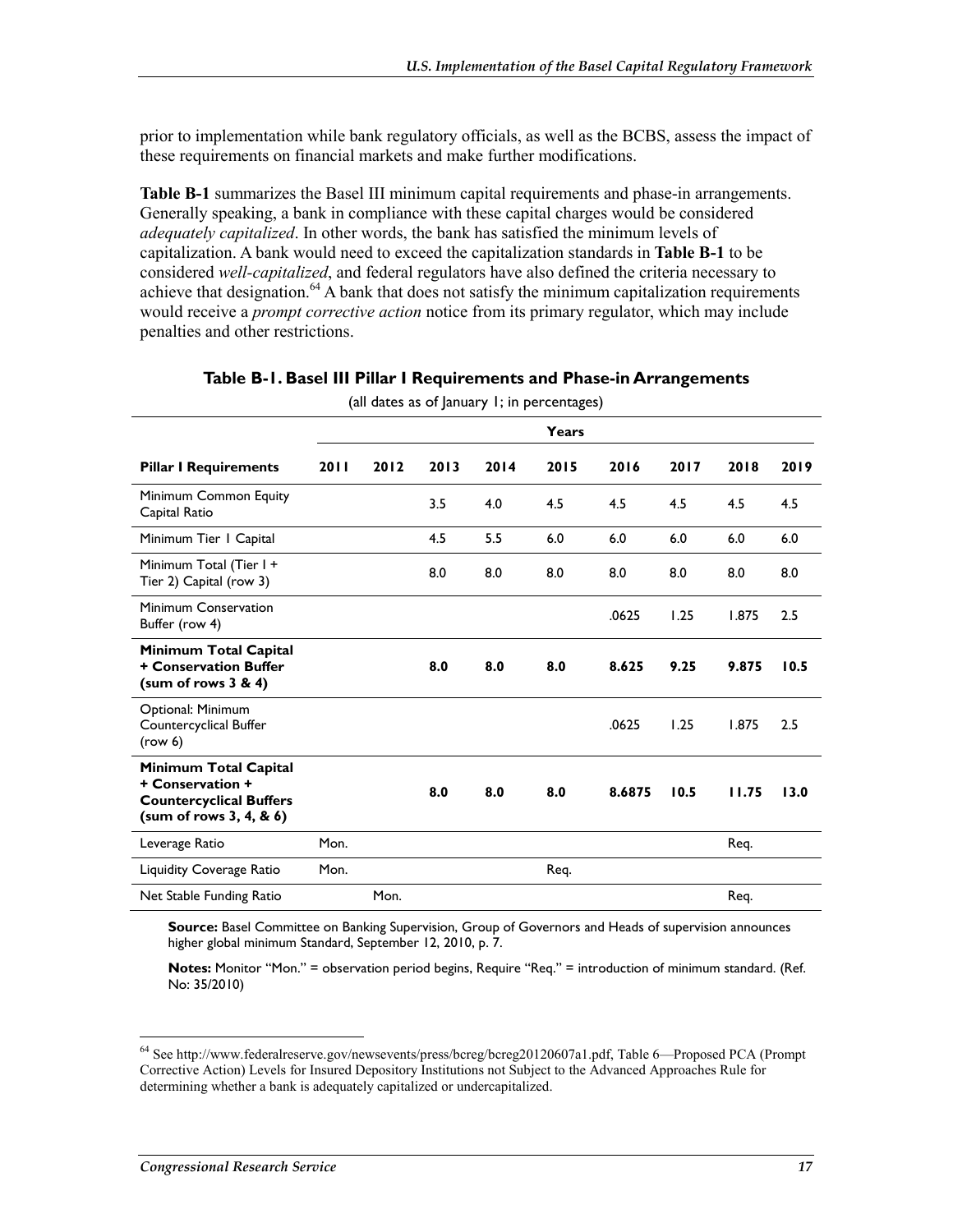### **Appendix C. Stress Testing and Systemic Risk**

A bank stress test is a diagnostic tool used to judge the ability of banks and financial institutions to weather adverse macroeconomic and financial conditions.<sup>65</sup> Stress tests are conducted to determine whether banks and financial institutions remain adequately capitalized and solvent under specific adverse economic scenarios. A stress test may include events such as heightened rates of unemployment, an economic slowdown or a recession, or failure of a large complex banking organization.<sup>66</sup> Such events could result in widespread borrower defaults, the inability to obtain short-term funding, and ultimately, depletion of a bank's Tier 1 capital. Thus, stress tests may alert a bank's management and regulators of potential balance sheet weaknesses during an unfavorable economic or financial scenario. Passing a stress test often requires banking institutions to hold more capital than the minimum required.

Dodd-Frank requires bank holding companies and non-bank financial corporations with consolidated assets of more than \$10 billion to conduct and report on self-imposed semi-annual stress tests. The Federal Banking Regulators, however, have delayed implementation of supervisory guidance for stress testing financial institutions with assets of \$10 billion to \$50 billion until September 2013.<sup>67</sup> Sections 165 and 166 of Dodd-Frank require enhanced prudential standards on bank holding companies with total consolidated assets of \$50 billion or more; thus bank regulators will also conduct stress tests for these institutions.<sup>68</sup>

Federal regulators currently require all banking institutions to analyze the potential impact of adverse economic conditions on their financial conditions or viability. Stress testing, however, can vary considerably, particularly for banks of different sizes. Examples of specific stress-testing requirements for small banking institutions and the large complex banking organizations follow.

### **A Stress Testing Example for Small Institutions**

Although community banks are less likely to face the same stress testing requirements as banks with \$10 billion or more in assets, $69$  they are still required to assess their ability to withstand an adverse macroeconomic scenario. For example, federal regulators, concerned about relaxed underwriting standards in commercial real estate (CRE), increased supervisory guidance for banks with significant concentrations in CRE.<sup>70</sup> Community banks, which typically engage in CRE lending, are generally considered vulnerable to loan defaults and possible failure if CRE

<u>.</u>

<sup>&</sup>lt;sup>65</sup> Stress testing is also a practice utilized in medicine, nuclear diagnostics, pharmacology, and computer and network systems among others.

<sup>&</sup>lt;sup>66</sup> For the definition of a large complex banking organization, see Lisa M. DeFerrari and David E. Palmer, "Supervision of Large Complex Banking Organizations," *Federal Reserve Bulletin*, February 2001, pp. 47-57, http://www.federalreserve.gov/pubs/bulletin/2001/0201lead.pdf.

<sup>67</sup> See http://www.federalreserve.gov/newsevents/press/bcreg/20120827b.htm.

<sup>68</sup> See http://www.gpo.gov/fdsys/pkg/FR-2011-12-01/pdf/2011-30665.pdf. Sections 165 and 166 of Dodd-Frank also require enhanced prudential standards to be imposed on non-bank financial companies designated by the Financial Stability Oversight Council. See CRS Report R42083, *Financial Stability Oversight Council: A Framework to Mitigate Systemic Risk*, by Edward V. Murphy.

<sup>69</sup> See http://www.federalreserve.gov/newsevents/press/bcreg/bcreg20120514b1.pdf.

<sup>&</sup>lt;sup>70</sup> See the announcement of the Interagency Guidance on Concentrations in Commercial Real Estate Lending, Sound Risk Management Practices at http://www.federalreserve.gov/newsevents/press/bcreg/20061206a.htm and the regulatory guidance at http://edocket.access.gpo.gov/2006/pdf/06-9630.pdf.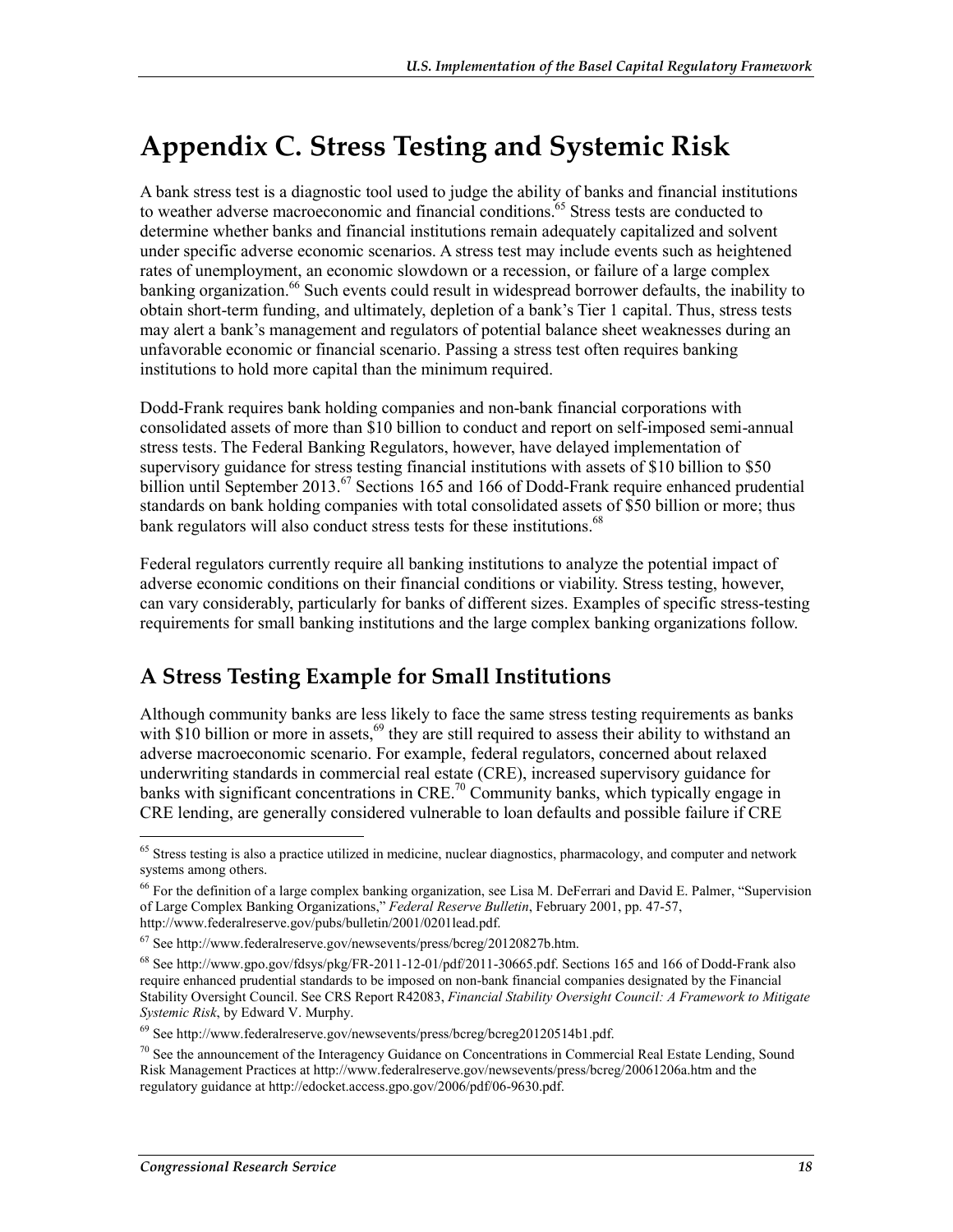prices suddenly collapse.<sup>71</sup> Given that CRE losses can be substantial and federal regulators may not be familiar with the default and funding risks unique to a particular geographic area,<sup>72</sup> the guidance required a bank to submit a plan to its regulator regarding its risk management practices if any of the following conditions hold:

- total construction and land development loans was equal to or more than 100% of its total capital reserve;
- total construction, land development, other land and loans secured by multifamily and nonfarm nonresidential property was equal to or greater than 300% of its total capital; or
- the CRE loan portfolio had increased by 50% or more in the span of 36 months.

The risk management plan must outline the bank's plan to reduce or manage its high level of commercial real estate concentrations. The guidance states its intent to encourage institutions to develop risk management practices and levels of capital levels "commensurate with the level and nature of their commercial real estate concentrations" rather than limit CRE lending by banks. Nevertheless, the regulator would likely require banks with risk management plans that are not deemed acceptable to raise additional capital.

#### **Stress Testing of Large Complex Banking Institutions**

In February 2009, the Federal Reserve announced the Supervisory Capital Allocation Program (SCAP) for bank holding companies with assets exceeding \$100 billion. Under the SCAP, the Federal Reserve conducted a stress test for the 19 largest U.S. bank holding companies, which included an estimation of their revenues, losses, and reserve requirements under two adverse economic scenarios.<sup>73</sup> The SCAP program conducted stress tests for 2009 and 2010. By November 2011, the Federal Reserve introduced the Comprehensive Capital Assessment Review (CCAR) program that annually evaluates the capital planning process of institutions with over \$500 billion in assets.<sup>74</sup> The SCAP stress testing will now continue under the CCAR program.<sup>75</sup>

The stress test scenario developed in the fall of 2011 included a sharp contraction in U.S. GDP, an unemployment rate of 13%, a 50% drop in equity prices, a 20% drop in house prices, and a global

<sup>1</sup> <sup>71</sup> Community banks are generally small banks that generally have assets of \$1 billion, meet the lending needs of a circumscribed geographic area. See http://www.fdic.gov/news/conferences/communitybanking/ community\_banking\_by\_the\_numbers\_clean.pdf.

<sup>72</sup> See Jose A. Lopez, *Concentrations in Commercial Real Estate Lending*, Federal Reserve Bank of San Francisco, Economic Letter 2007-01, San Francisco, CA, January 5, 2007, http://www.frbsf.org/publications/economics/letter/ 2007/el2007-01.html.

<sup>73</sup> See http://www.federalreserve.gov/bankinforeg/bcreg20090424a1.pdf.

<sup>74</sup> See http://www.federalreserve.gov/newsevents/press/bcreg/20111122a.htm and http://www.federalreserve.gov/ bankinforeg/ccar.htm. The bank holding companies that would be subject to annual stress testing by the Federal Reserve are listed at http://www.ffiec.gov/nicpubweb/nicweb/Top50Form.aspx.

 $<sup>75</sup>$  Federal regulators may rely upon the SCAP and CCAR stress testing exercises as models when they implement the</sup> Dodd-Frank Act requirements throughout the banking system, particularly for the institutions with \$10 billion to \$50 billion in assets. See William C. Dudley, "U.S. Experience with Bank Stress Testing," Speech at the Group of 30 Plenary Meeting, Bern, Switzerland, May 28, 2011, http://www.newyorkfed.org/newsevents/speeches/2011/ dud110627.html.